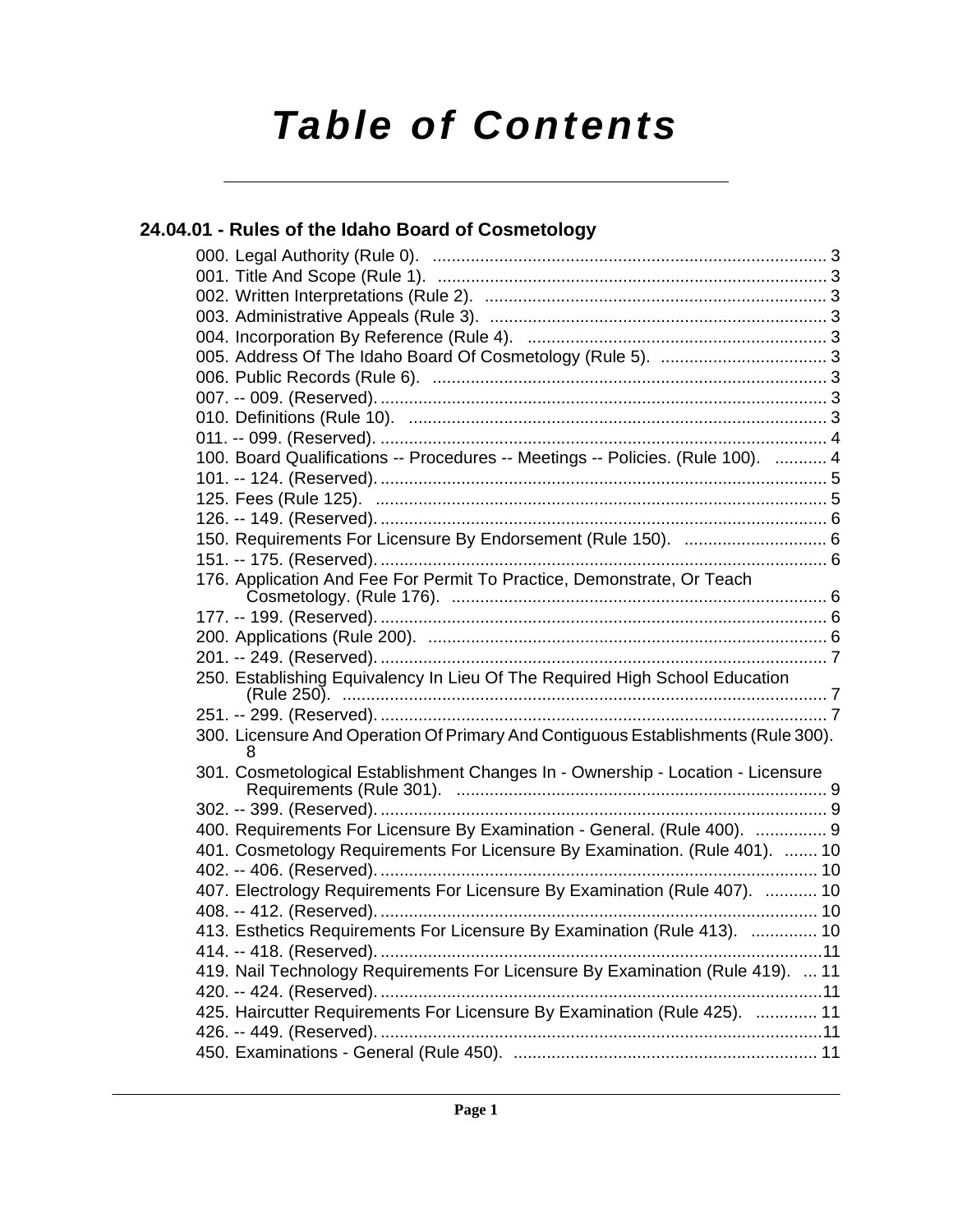### Table of Contents (cont'd)

| 540. Cosmetological School Changes In - Ownership - Location - Licensure    |  |
|-----------------------------------------------------------------------------|--|
|                                                                             |  |
|                                                                             |  |
| 550. Rules For Cosmetology Schools Approved To Teach Electrology            |  |
|                                                                             |  |
| 560. Rules For Cosmetology Schools Teaching Esthetics (Rule 560).  15       |  |
|                                                                             |  |
| 570. Rules For Cosmetology Schools Teaching Nail Technology (Rule 570).  15 |  |
|                                                                             |  |
| 575. Rules For Cosmetology Schools Teaching Haircutting (Rule 575).  16     |  |
|                                                                             |  |
|                                                                             |  |
|                                                                             |  |
| 700. Cosmetology -- Electrology, Esthetics, And Nail Technology Apprentice  |  |
|                                                                             |  |
|                                                                             |  |
|                                                                             |  |
|                                                                             |  |
|                                                                             |  |
|                                                                             |  |
|                                                                             |  |
|                                                                             |  |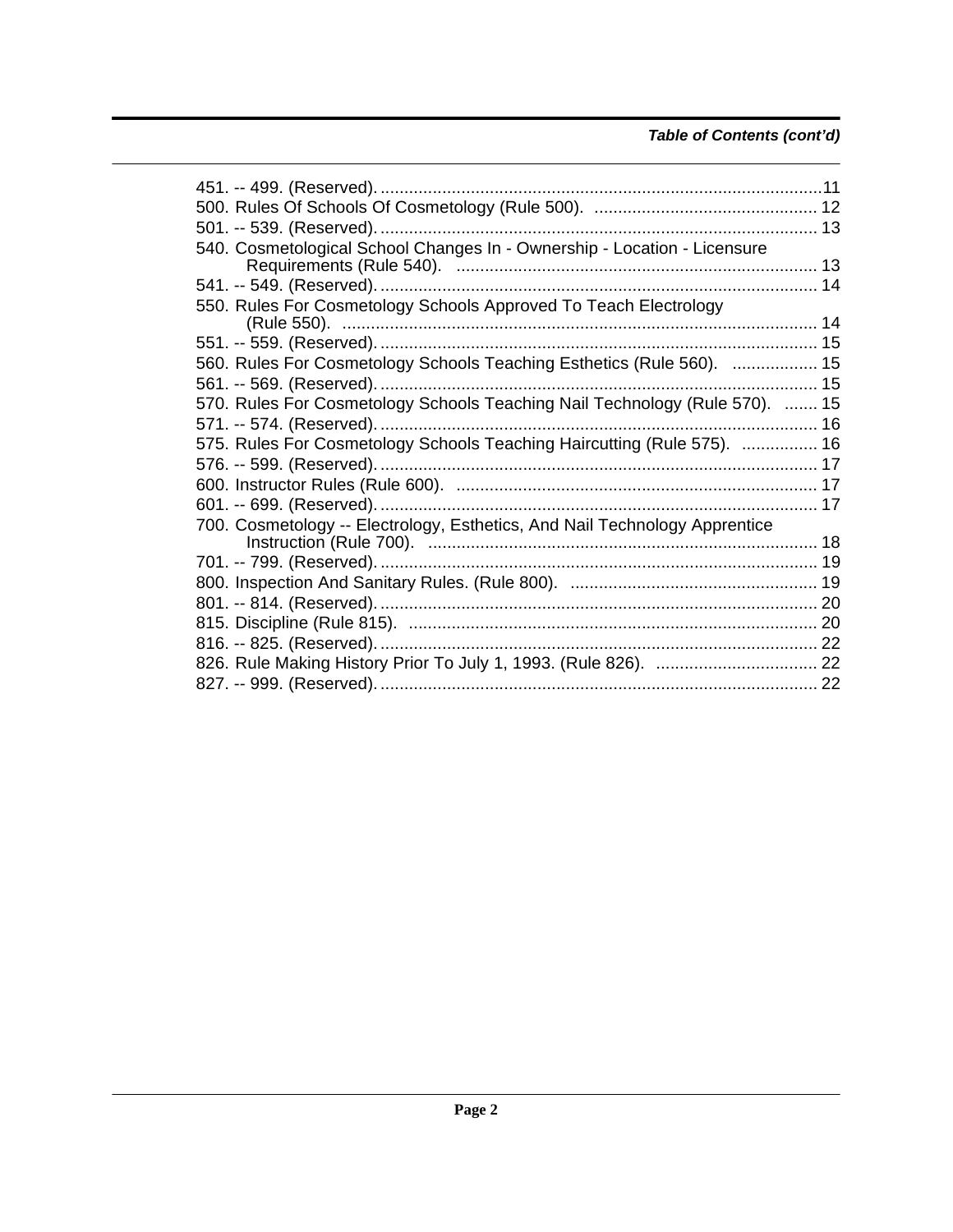#### **IDAPA 24 TITLE 04 CHAPTER 01**

#### **24.04.01 - RULES OF THE IDAHO BOARD OF COSMETOLOGY**

#### <span id="page-2-1"></span><span id="page-2-0"></span>**000. LEGAL AUTHORITY (RULE 0).**

These rules are hereby prescribed and established pursuant to the authority vested in the Idaho Board of Cosmetology by the provisions of Section 54-821, Idaho Code.  $(7-1-97)$ 

#### <span id="page-2-2"></span>**001. TITLE AND SCOPE (RULE 1).**

These rules shall be cited as IDAPA 24.04.01, "Rules of the Idaho Board of Cosmetology." (7-1-97)

#### <span id="page-2-3"></span>**002. WRITTEN INTERPRETATIONS (RULE 2).**

The Board may have written statements that pertain to the interpretation of the rules of this chapter. Such interpretations, if any, are available for public inspection and copying at cost in the main office of the Bureau of Occupational Licenses. (3-8-02)

#### <span id="page-2-4"></span>**003. ADMINISTRATIVE APPEALS (RULE 3).**

Administrative appeals shall be governed by the Administrative Procedure Act, Title 67, Chapter 52, Idaho Code. (3-8-02)

#### <span id="page-2-5"></span>**004. INCORPORATION BY REFERENCE (RULE 4).**

These rules do not incorporate by reference any document other than those sections of Idaho Code so referenced. (3-8-02)

#### <span id="page-2-10"></span><span id="page-2-6"></span>**005. ADDRESS OF THE IDAHO BOARD OF COSMETOLOGY (RULE 5).**

[The office of the Board of Cosmetology is located within the Bureau of Occupational Licenses, Owyhee Plaza, 1109](mailto:cos@ibol.idaho.gov)  Main Street, Suite 220, Boise, Idaho 83702. The phone number of the Board is (208) 334-3233. The Board's FAX number is (208) 334-3945. The Board's e-mail address is cos@ibol.idaho.gov. The Board's official web site is at www.ibol.idaho.gov/cos.htm. (3-19-07) www.ibol.idaho.gov/cos.htm.

#### <span id="page-2-7"></span>**006. PUBLIC RECORDS (RULE 6).**

The records associated with the Board of Cosmetology are subject to the provisions of the Idaho Public Records Act, Title 9, Chapter 3, Idaho Code. (3-8-02)

#### <span id="page-2-8"></span>**007. -- 009. (RESERVED).**

#### <span id="page-2-14"></span><span id="page-2-9"></span>**010. DEFINITIONS (RULE 10).**

| These rules expressly adopt all definitions set forth in Section 54-802, Idaho Code, in addition to the following: |  |  |  |
|--------------------------------------------------------------------------------------------------------------------|--|--|--|
|                                                                                                                    |  |  |  |
|                                                                                                                    |  |  |  |
|                                                                                                                    |  |  |  |

(3-30-01)

<span id="page-2-16"></span><span id="page-2-11"></span>

| 01. | <b>Gender.</b> Any reference to a gender shall mean both masculine and feminine.                     | $(7-1-97)$ |
|-----|------------------------------------------------------------------------------------------------------|------------|
| 02. | <b>Board</b> . The Idaho Board of Cosmetology as prescribed in Section 54-802, Idaho Code. (7-1-97)  |            |
| 03. | <b>Bureau</b> . The Bureau of Occupational Licenses, as prescribed in Section 54-828 and Section 67- |            |

2602, Idaho Code. (3-8-02)

**04. Chief**. The Bureau Chief of the Bureau of Occupational Licenses as established by Section 67- 2602, Idaho Code. (7-1-97)

- <span id="page-2-13"></span><span id="page-2-12"></span>**05.** Current License. An unexpired license in good standing. (7-1-97)
- <span id="page-2-17"></span><span id="page-2-15"></span>**06.** Establishment. A licensed cosmetological establishment. (7-1-97)

**07. Record of Instruction**. The final documentation of total hours and operations completed by a hat is maintained by a school or, in the case of an apprentice, the instructor. (3-30-01) student that is maintained by a school or, in the case of an apprentice, the instructor.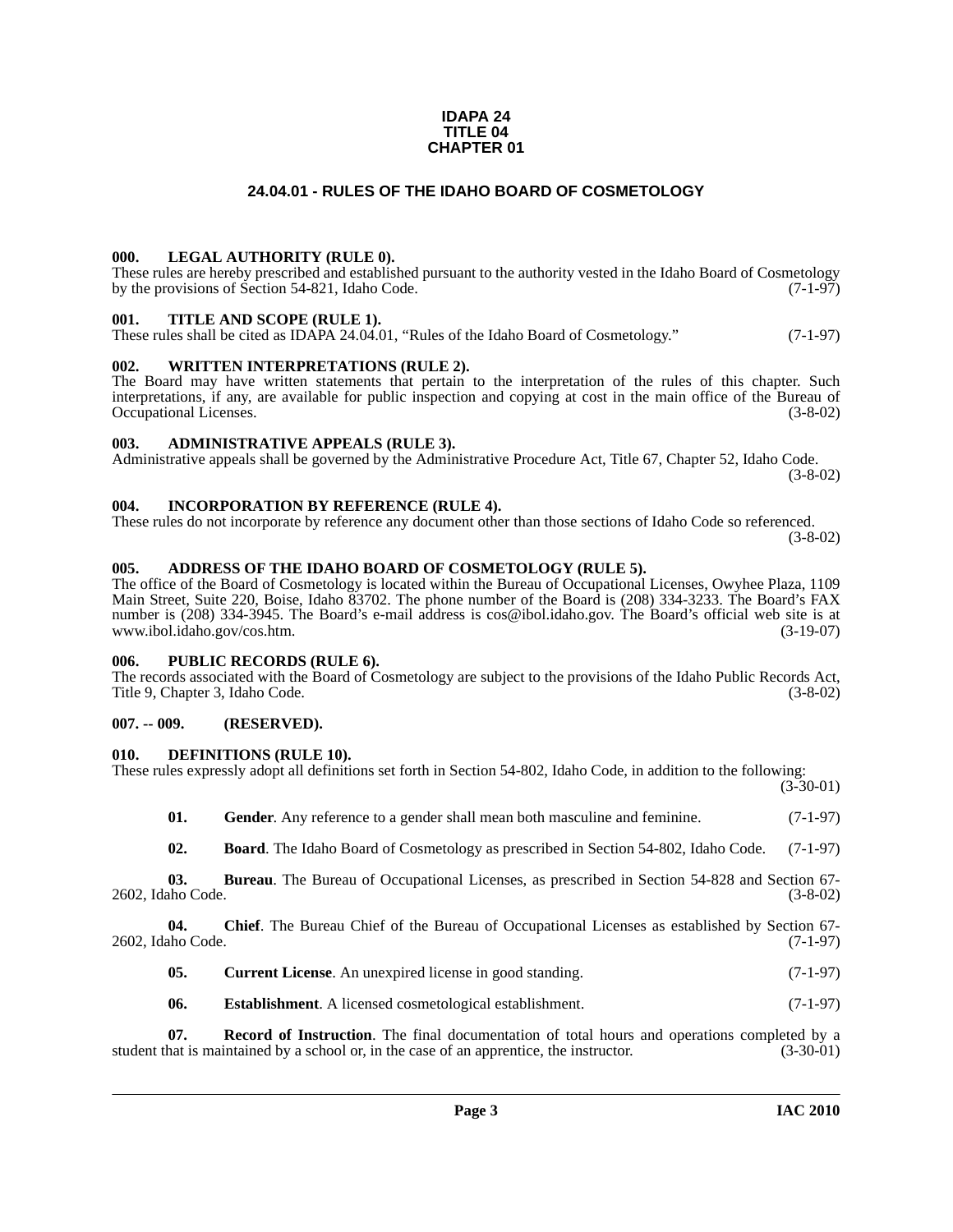**08. Certificate of Graduation**. A signed, notarized statement from a school or, in the case of an apprentice, the instructor, which indicates that the student has fulfilled all requirements of that school or apprenticeship and is eligible for examination. (7-1-97)

<span id="page-3-11"></span><span id="page-3-10"></span><span id="page-3-4"></span>

| - 09. | <b>Rules.</b> The rules of the Board.            | $(7-1-97)$ |
|-------|--------------------------------------------------|------------|
|       | <b>School.</b> A licensed school of cosmetology. | $(7-1-97)$ |

<span id="page-3-12"></span>**11. School of Electrology**. A licensed school of cosmetology approved to teach electrology. (3-30-01)

<span id="page-3-8"></span><span id="page-3-5"></span>**12. Endorsement Certification**. In accordance with Section 54-812, Idaho Code. (7-1-97)

**13. Hospital Grade**. Hospital grade means a disinfecting agent registered by the Environmental Protection Agency as an effective germicidal/bactericidal, fungicidal, and virucidal disinfectant or any other equivalent agent that effectively frees instruments from infectious or otherwise harmful microorganisms. Such agents must be used in accordance with the manufacturer's instructions. (3-19-07) must be used in accordance with the manufacturer's instructions.

<span id="page-3-7"></span>**14. First-Aid Kit**. First-aid kit means a packaged and identifiable assortment of medical supplies, including adhesive bandages, skin antiseptic, disposable gloves, and gauze, which may be used for cleaning and protecting blood spills and other minor emergency traumas of the human body.

<span id="page-3-9"></span>**15. Patron**. Patron means any person who receives the services of anyone licensed or otherwise if by the provisions of Chapter 8, Title 54, Idaho Code. (3-19-07) regulated by the provisions of Chapter 8, Title 54, Idaho Code.

<span id="page-3-6"></span>**16. Examination**. The examination approved by the board is the National Interstate Council of State Boards of Cosmetology examination. The examination shall consist of practical examination, theory examination and jurisprudence examination. (4-2-08)

#### <span id="page-3-0"></span>**011. -- 099. (RESERVED).**

#### <span id="page-3-1"></span>**100. BOARD QUALIFICATIONS -- PROCEDURES -- MEETINGS -- POLICIES. (RULE 100).**

#### <span id="page-3-3"></span><span id="page-3-2"></span>**01. Board Member Qualifications**. (3-19-07)

**a.** The Cosmetology Board member shall meet the requirements set forth in Section 54-829, Idaho Code. (3-19-07)

**b.** Cosmetology school representative: To be eligible for appointment to the Cosmetology Board the individual must: (7-1-97)

- i. Currently hold a license as a cosmetologist in this state; and (7-1-97)
- ii. For the three (3) years immediately preceding appointment meet the following requirements: (7-1-97)
- (1) Monetary interest in school ownership; and (7-1-97)
- (2) Actively involved in school management. (7-1-97)
- **c.** Electrologist Board member qualification requirements -- the Electrology Board member shall: (3-30-01)
- i. Be at least twenty-five  $(25)$  years of age; and  $(7-1-97)$
- ii. Be a resident of this state for at least five (5) years prior to appointment; and (7-1-97)
- iii. Have been engaged in the practice of electrology for at least three (3) years immediately preceding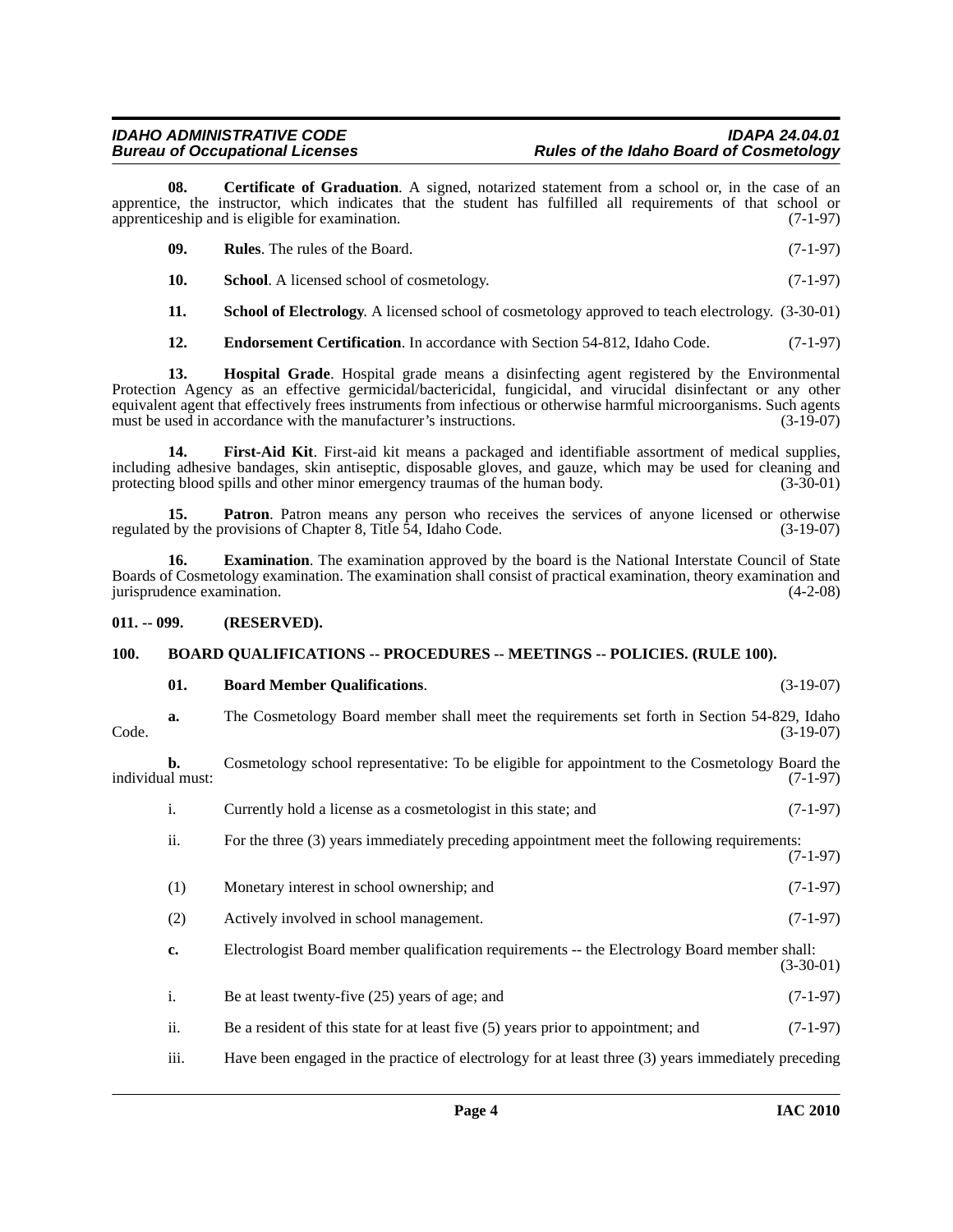<span id="page-4-5"></span><span id="page-4-4"></span><span id="page-4-2"></span><span id="page-4-1"></span><span id="page-4-0"></span>

|               | appointment; and               |                                                                                                                                         | $(3-30-01)$ |
|---------------|--------------------------------|-----------------------------------------------------------------------------------------------------------------------------------------|-------------|
|               | iv.                            | Be a licensed electrologist under the provisions of this act.                                                                           | $(3-30-01)$ |
|               | 02.                            | <b>Board Meetings - Dates - Places.</b>                                                                                                 | $(7-1-97)$  |
|               | a.                             | The Board shall meet at least three (3) times a year in regular session beginning on the first Monday<br>of February, June and October. | (7-1-97)    |
|               | b.                             | Board meetings will be held in Boise, Idaho, at the Bureau.                                                                             | $(7-1-97)$  |
|               | c.<br>a majority of the Board. | Dates and places of board meetings may be changed and other meetings scheduled by the action of                                         | $(7-1-97)$  |
| $101. - 124.$ |                                | (RESERVED).                                                                                                                             |             |
| 125.          |                                | FEES (RULE 125).<br>Fees are established in accord with Section 54-818, Idaho Code, as follows:                                         | $(7-1-97)$  |
|               | 01.                            | <b>Original Permits, Licenses, and Annual Renewals.</b>                                                                                 | $(3-30-01)$ |
|               | a.                             | Cosmetological establishment, original license - Fifty dollars (\$50).                                                                  | $(3-30-01)$ |
|               | b.                             | Cosmetological establishment, annual renewals - Thirty-five dollars (\$35).                                                             | $(3-18-99)$ |
|               | c.                             | Retail cosmetics Dealer, original license - Fifty dollars (\$50).                                                                       | $(3-30-01)$ |
|               | d.                             | Retail cosmetics dealer, annual renewals - Thirty-five dollars (\$35).                                                                  | $(3-18-99)$ |
|               | e.                             | Makeover or glamour photography business, original license - Fifty dollars (\$50).                                                      | $(3-30-01)$ |
|               | f.                             | Makeover or glamour photography business, annual renewals - Thirty-five dollars (\$35). (3-18-99)                                       |             |
|               | g.                             | Domestic school of cosmetology, original license - Five hundred dollars (\$500).                                                        | $(3-30-01)$ |
|               | h.                             | Domestic school of cosmetology, annual renewals - One hundred fifty dollars (\$150).                                                    | $(7-1-97)$  |
|               | i.                             | Registered cosmetologist, original license/annual renewals - Twenty dollars (\$20).                                                     | $(4-9-09)$  |
|               | j.                             | Nail technician, original license/annual renewals - Twenty dollars (\$20).                                                              | $(4-9-09)$  |
|               | k.                             | Apprentice, original license (no renewal fees required) - Twenty dollars (\$20).                                                        | $(7-1-97)$  |
|               | l.                             | Instructor, original license/annual renewals - Twenty-five dollars (\$25).                                                              | $(4-9-09)$  |
|               | m.                             | Electrologist, original license/annual renewals - Twenty dollars (\$20).                                                                | $(4-9-09)$  |
|               | n.                             | Esthetician, original license/annual renewals - Twenty dollars (\$20).                                                                  | $(4-9-09)$  |
|               | 0.                             | Haircutter, original license/annual renewals - Twenty dollars (\$20).                                                                   | $(4-9-09)$  |
|               | p.                             | Endorsement fee - One hundred dollars (\$100).                                                                                          | $(3-30-01)$ |
|               | q.                             | Temporary permit to demonstrate and teach - Ten dollars (\$10).                                                                         | $(3-30-01)$ |
|               |                                |                                                                                                                                         |             |

<span id="page-4-3"></span>**02. Examination Fees**. The fee for those examinations administered by a third party administrator shall be that fee determined by the administrator and shall be paid directly to the administrator by the applicant.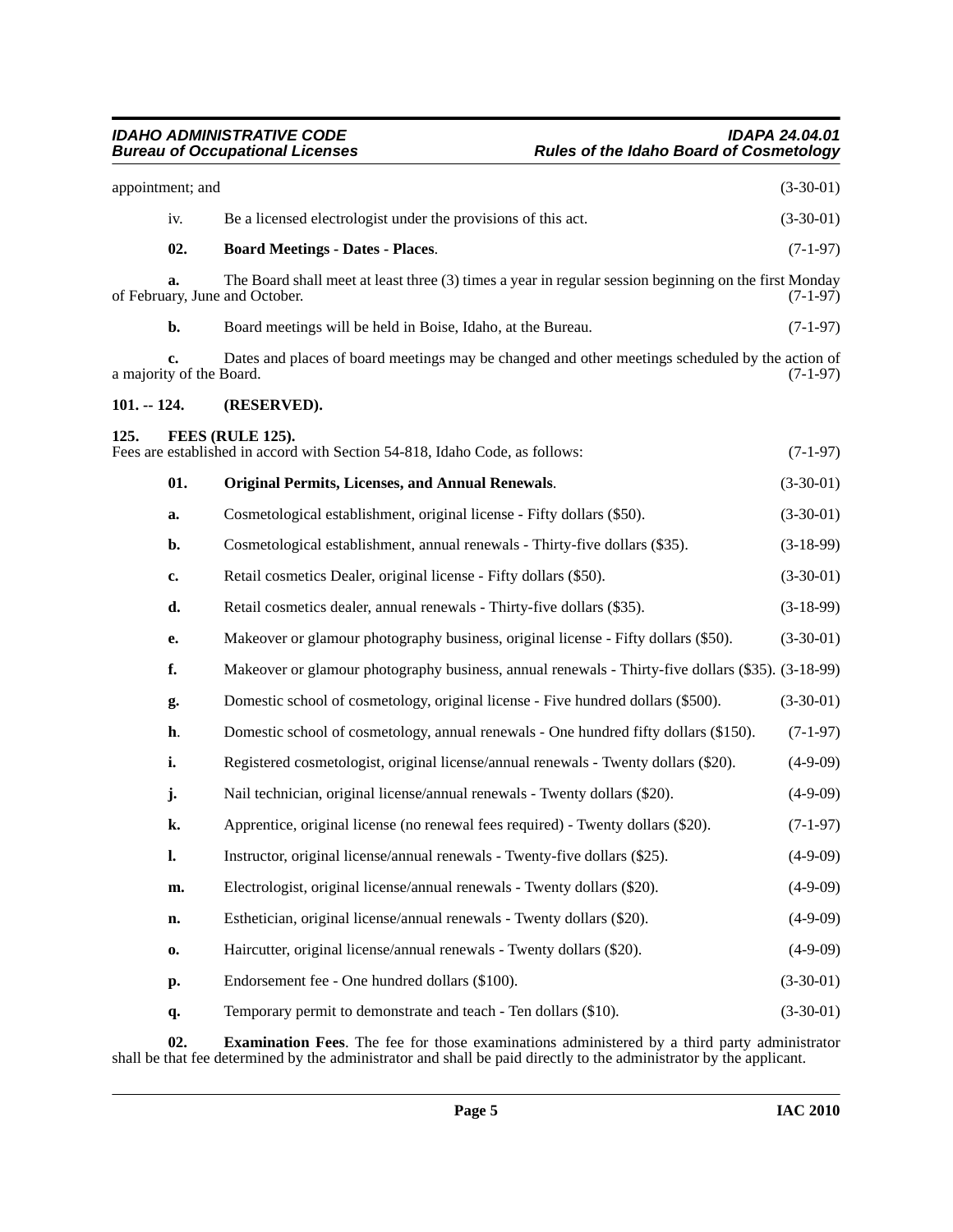(4-9-09)

<span id="page-5-14"></span><span id="page-5-13"></span><span id="page-5-12"></span>**03. Fees Shall Not Be Prorated or Returnable**. Fees shall not be prorated or returnable. (7-1-97)

#### <span id="page-5-0"></span>**126. -- 149. (RESERVED).**

#### <span id="page-5-1"></span>**150. REQUIREMENTS FOR LICENSURE BY ENDORSEMENT (RULE 150).**

**01. Filing Application**. Applicants for license by endorsement under the provisions of Section 54-812, Idaho Code, shall file an application on forms provided by the Board; and (7-1-97)

**a.** Furnish proof of current license in another state, territory, possession or country, having ents equal to the requirements of Idaho: or requirements equal to the requirements of Idaho; or

**b.** Document by sworn affidavit attesting to having worked in a cosmetology establishment for three (3) years of practical experience under licensure within the five (5) years immediately preceding application.

(3-30-01)

<span id="page-5-11"></span>**02. Certification of Licensure**. Certification of licensure must be completed and submitted directly to the Board by the licensing agency of the other state, territory, possession or country, and filed in the office of the Board with the application for license and required fee. (3-8-02)

<span id="page-5-9"></span>**03. Application Must Be Accompanied by Proof of Meeting Educational Requirements**. Application for license by endorsement must be accompanied by proof of the applicant having met the educational requirements as set forth in Section 54-805, Idaho Code. (3-30-01)

<span id="page-5-15"></span>**04.** Submit Proof of Birth. Endorsement applicants must furnish a copy of their birth certificate or eptable proof of birth. (7-1-97) other acceptable proof of birth.

<span id="page-5-8"></span>**05. Application Must Be Accompanied by Endorsement Fee and Original License Fee**. Applications for license by endorsement must be accompanied by the endorsement fee and the original license fee. If the Board finds that the applicant is ineligible for license by endorsement, but is eligible for license by examination, the endorsement fee shall be utilized as the examination fee, and the applicant permitted to take the examination.

(3-30-01)

#### <span id="page-5-2"></span>**151. -- 175. (RESERVED).**

#### <span id="page-5-6"></span><span id="page-5-3"></span>**176. APPLICATION AND FEE FOR PERMIT TO PRACTICE, DEMONSTRATE, OR TEACH COSMETOLOGY. (RULE 176).**

Application and fee for permit to practice, demonstrate, or teach cosmetology shall be made by the sponsoring agent on forms furnished by the Board and must be received in that office at least seven (7) business days prior to the date of practice, demonstration, or instruction. The applicant shall include the name, address, license number, and the state, territory, possession, or country of licensure, and a ten dollar (\$10) fee for each person who shall practice, demonstrate, or instruct. The permit fee shall not be required for those persons holding a current personal Idaho license issued by the Board. Said practice, demonstration, or instruction shall not commence until the permit is received by the applicant. The permit shall be available for inspection by the Board or its agent at the location of said practice, demonstration, or instruction. The applicant shall be required to inform each person of the sanitary rules for shops and schools prior to said practice, demonstration, or instruction. If the application meets objective requirements established by the Board and the location where the permitted activities are to occur meets the sanitary requirements of Board Rule 800, the Bureau may issue the permit. of Board Rule 800, the Bureau may issue the permit.

#### <span id="page-5-4"></span>**177. -- 199. (RESERVED).**

#### <span id="page-5-10"></span><span id="page-5-5"></span>**200. APPLICATIONS (RULE 200).**

<span id="page-5-7"></span>**01. Application for License by Examination**. Application for license by examination shall be made on forms furnished by the Board. (3-8-02)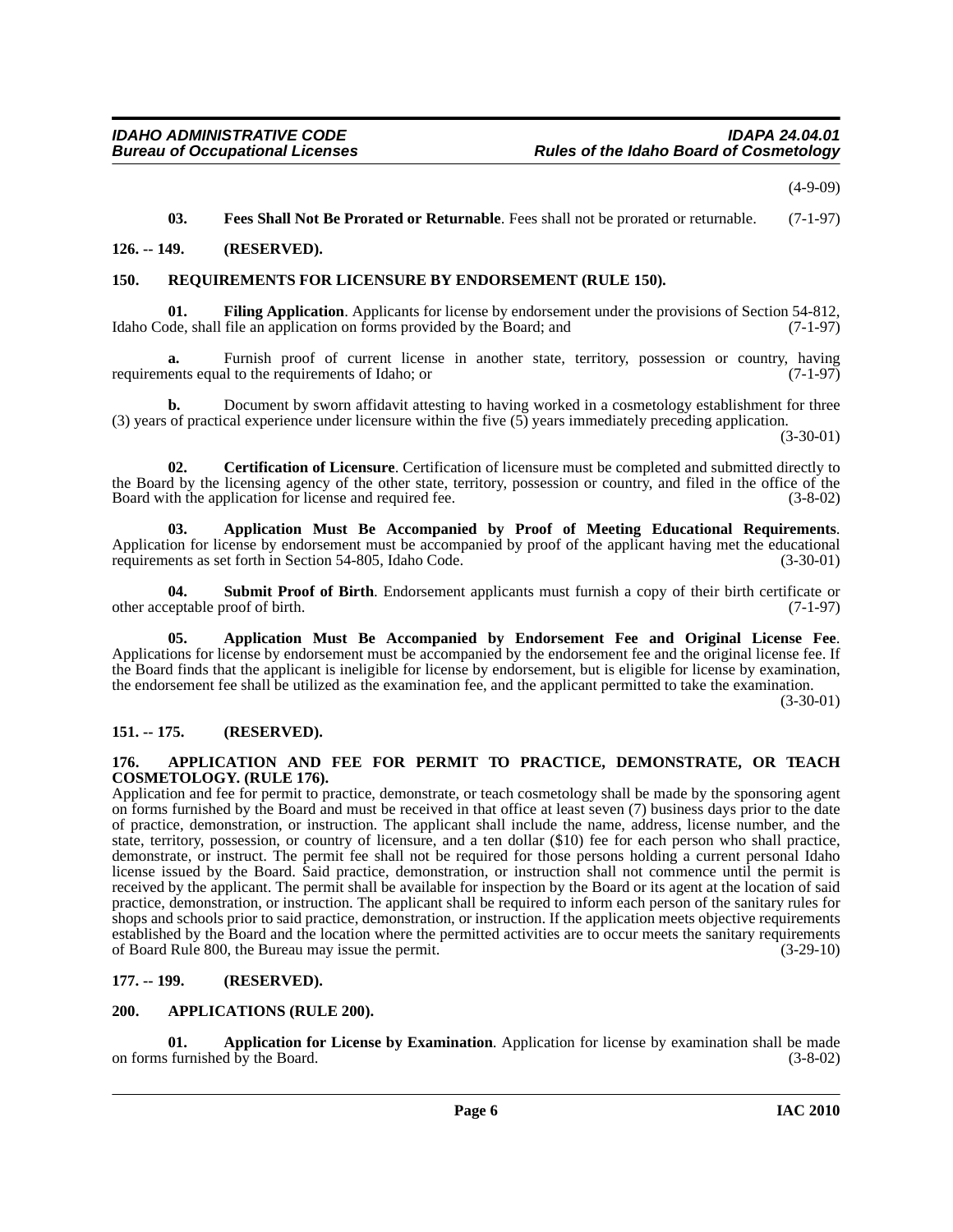**a.** Applicant. Each applicant for licensure by examination shall be required to submit to the Board an application, the required fees and submit or facilitate the submission of the following; (5-8-09)

|             | b.              | Records.                                                                                | $(5-8-09)$ |
|-------------|-----------------|-----------------------------------------------------------------------------------------|------------|
|             | 1.              | The official record of instruction;                                                     | $(5-8-09)$ |
|             | ii.             | A signed and notarized certificate of graduation;                                       | $(3-8-02)$ |
| equivalent; | .<br>111.       | Proof of the required high school education (pursuant to Section 54-805, Idaho Code) or | $(5-8-09)$ |
|             | 1V <sub>1</sub> | Acceptable verification of applicants age; and                                          | $(5-8-09)$ |
|             | V.              | Examination scores.                                                                     | $(5-8-09)$ |

<span id="page-6-3"></span>**02. Applications Must Be Complete to Be Accepted**. Applications shall not be considered complete and accepted until all required information, documents, and fees are received by the Board. (3-8-02)

**03. Examination**. Proof of successful passage of a practical and written examination as approved by the Board. (4-2-08) the Board.  $(4-2-08)$ 

#### <span id="page-6-9"></span><span id="page-6-7"></span>**04. Out of State Applicants**. (3-8-02)

**a.** Applicants not completing their instruction in Idaho and currently licensed in another state, territory, possession or country, must also document their other licensure and provide verification of practical experience, in addition to the required application and fees. (3-8-02) experience, in addition to the required application and fees.

**b.** Applicants not currently licensed in another state, territory, possession or country must provide certified documentation of all instruction received. Records of instruction must be received by the Board directly from the applicable regulatory agency or the facility that provided the instruction. (3-8-02)

**05. Lack of Activity**. Applications on file with the Board where an applicant has failed to respond to a Board request or where the applications have lacked activity for five (5) consecutive years shall be deemed denied and shall be terminated upon thirty (30) days written notice unless good cause is established to the Board. (5-8-09)

#### <span id="page-6-0"></span>**201. -- 249. (RESERVED).**

#### <span id="page-6-6"></span><span id="page-6-1"></span>**250. ESTABLISHING EQUIVALENCY IN LIEU OF THE REQUIRED HIGH SCHOOL EDUCATION (RULE 250).**

The Board will accept the following tests and degrees as being equivalent in lieu of the required high school education (pursuant to Section 54-805, Idaho Code).  $(4-2-08)$ 

<span id="page-6-8"></span>**01.** GED Test. The General Educational Development (G.E.D.) Tests approved by the Department of Education, when an applicant receives an average cutting score of not less than forty-five (45), with no category below a cutting score of forty (40). (3-30-01)

**02. Equivalent Test**. Any test approved by the Department of Education to establish education equivalency shall be approved by the Board when an applicant receives a score approved by the Department of Education as meeting the equivalency requirement. (5-3-03)

<span id="page-6-5"></span><span id="page-6-4"></span>**03. Degrees**. An associates, bachelors, or graduate degree from an accredited college or university.  $(4-2-08)$ 

### <span id="page-6-2"></span>**251. -- 299. (RESERVED).**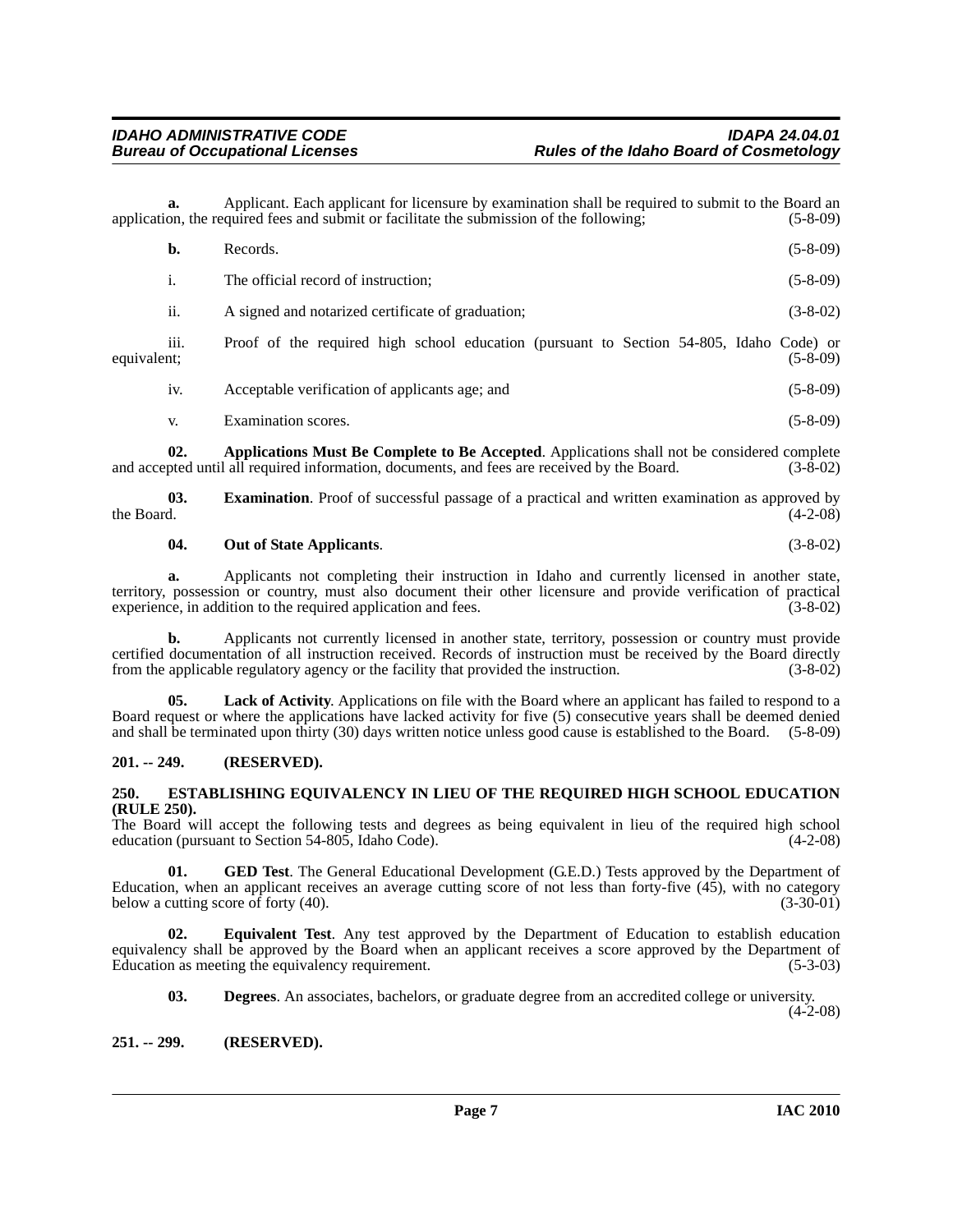#### <span id="page-7-4"></span><span id="page-7-0"></span>**300. LICENSURE AND OPERATION OF PRIMARY AND CONTIGUOUS ESTABLISHMENTS (RULE 300).**

<span id="page-7-1"></span>**01. Applications**. Application for establishment license shall be made on forms furnished by the Board. The fully completed application form, with the required fees, must be submitted to the Board and a license issued prior to the opening or operation of any cosmetological establishment. (7-1-97)

**02. Primary Establishment License**. A primary establishment license may be issued and annually renewed only under the following condition: (7-1-97)

<span id="page-7-5"></span>**a.** Compliance with Subsection 300.01; and (7-1-97)

**b.** There is a clearly defined and designated working floor space of adequate dimension to allow the safe and sanitary practice of any one (1) or combination of defined practices of cosmetology for all individual stations that may be in operation in addition to any restroom and access areas; and (5-3-03)

**c.** There is an approved hot and cold running water source and drainage system that is available to any contiguous cosmetology establishment or barber shop that may exist; and must be within the perimeters of the licensed establishment and separate from the toilet facilities. (7-1-97)

**d.** The licensed area does not overlap any portion of a contiguous or other primary establishment ed area: and (7-1-97) designated area; and

**e.** There are restroom facilities in the building in which the primary establishment is located and which shall be accessible from the primary area and to all contiguous establishments. Said restroom facilities shall contain an approved hot and cold running water source and approved drainage system. Said water source shall be in addition to the work area facilities. (4-9-09)

**f.** All primary areas shall be connected by an access area not less than three (3) feet wide and said access shall not be part of any contiguous establishment's designated area. (7-1-97)

**03. Contiguous Establishment License**. A contiguous establishment license may be issued and annually renewed only under the following condition: (7-1-97)

<span id="page-7-3"></span>**a.** Compliance with Subsection 300.01; and (7-1-97)

**b.** The licensed area is contiguous to an area licensed as a primary cosmetology establishment or barber shop and which is accessible from the primary area by not less than a three (3) foot wide access area; and

(7-1-97)

**c.** The licensed area does not overlap any portion of a primary or other contiguous establishments' designated area. "Overlap" will not include the cooperative or joint use of "common areas" such as shampoo bowls, restrooms, entrance or reception areas or the like, which are physically located within the designated licensed area of the primary shop but which are not within the designated licensed area of any contiguous shop. As these common areas are within the designated area licensed by the primary establishment, the holder of the primary license will be responsible for any violations which occur there: and (7-1-97) responsible for any violations which occur there; and

The licensed contiguous shop area shall provide adequate dimension to allow the safe and sanitary practice of any one (1) or combination of the defined practices of cosmetology for all individual stations that may be in operation; and (5-3-03) in operation; and

<span id="page-7-2"></span>**e.** There is access to restrooms from within the building. (7-1-97)

**04. Businesses Other Than Cosmetological Establishments or Barber Shops**. Businesses other than cosmetological establishments or barber shops, and living quarters shall be separate and apart. Home establishments must provide a separate outside entrance directly into the establishment and substantial partitions or walls shall extend from the floor to not less than seven (7) feet high, separating the establishment from adjoining rooms used for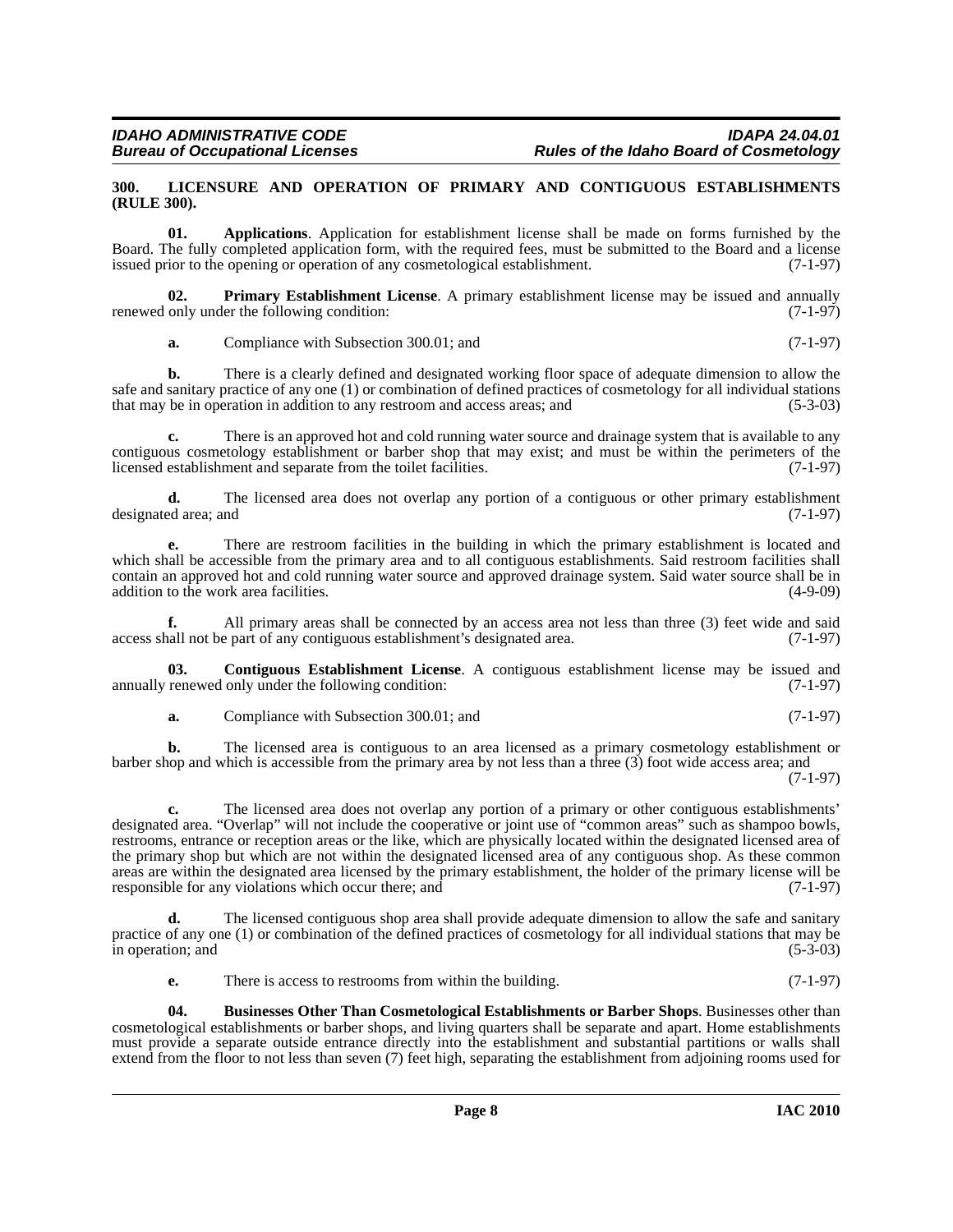business or domestic purposes. All doors to an establishment from adjacent rooms shall be closed. (7-1-97)

<span id="page-8-4"></span>**05. Adequate Toilet Facilities**. Adequate toilet facilities shall be conveniently located and accessible from within the building where the establishment is located. (7-1-97)

<span id="page-8-7"></span>**06.** Conditions for Issuance. No cosmetological establishment license may be issued which includes ups all or any portion of an existing establishment license. (7-1-97) or overlaps all or any portion of an existing establishment license.

#### <span id="page-8-8"></span><span id="page-8-0"></span>**301. COSMETOLOGICAL ESTABLISHMENT CHANGES IN - OWNERSHIP - LOCATION - LICENSURE REQUIREMENTS (RULE 301).**

<span id="page-8-6"></span>**01. Change of Ownership or Location**. Whenever a change of ownership or fixed location of an establishment occurs, an original license fee must be paid and compliance with all rules concerning a new establishment must be met, before a new license will be issued. In the event of the relocation of a contiguous establishment within the same primary establishment, an original license fee shall not be required provided the contiguous establishment is currently licensed at the time of the relocation. LICENSES ARE NOT TRANSFERABLE. (5-3-03) TRANSFERABLE.

<span id="page-8-5"></span>**02. Board Must Be Informed of All Changes**. The Board must be informed in writing of any and all changes of ownership and location of establishments.

<span id="page-8-9"></span>**03. Deletion of an Owner**. Deletion of an owner in a multiple ownership may be effected by filing a tatement with the Board signed by the person withdrawing and/or the remaining owner(s). (7-1-97) written statement with the Board signed by the person withdrawing and/or the remaining owner(s).

<span id="page-8-13"></span>**04. Transfer of Owner**. If the transfer involves change of corporate structure or deleting one (1) or more owners, a written notarized statement signed by all former owners as registered with the Board shall be accepted. If the existing establishment license has expired, the procedure as set forth in Subsection 300.01 shall be followed. (7-1-97) followed. (7-1-97)

<span id="page-8-3"></span>**05. Addition of an Owner**. Addition of an owner to multiple ownership constitutes a change in ip and the requirements for a new establishment apply. (7-1-97) ownership and the requirements for a new establishment apply.

<span id="page-8-12"></span>**06. Supervision in an Establishment**. A properly licensed establishment must operate under proper supervision, refer to Section 54-803, Idaho Code. (7-1-97)

**07. Out of Business**. Whenever any shop ceases operation at the licensed location, the owner(s) or authorized agent of the shop shall notify the Board by submitting either: (5-3-03)

**a.** A signed letter advising that the shop is out of business; or (5-3-03)

**b.** The establishment license bearing the signature of the owner(s) or authorized agent and marked out-of-business. (5-3-03)

**08.** License Status. A new primary or contiguous establishment license will not be issued for any that is currently licensed as an establishment at the time of application. (5-3-03) location that is currently licensed as an establishment at the time of application.

#### <span id="page-8-1"></span>**302. -- 399. (RESERVED).**

#### <span id="page-8-11"></span><span id="page-8-2"></span>**400. REQUIREMENTS FOR LICENSURE BY EXAMINATION - GENERAL. (RULE 400).**

**01. Requirements**. Applicants for license by examination must complete an application (Refer to Rule 200) and file it with the Board, along with proof of successfully passing the approved examination with a score of at least seventy-five percent (75%) and a completed certificate of graduation submitted to the Board by the school.

 $(4-2-08)$ 

<span id="page-8-10"></span>**02. If Applicant Is From Another State**. If applicant is from another state, territory, possession, or country, and is ineligible for license by endorsement, proof of having a current license in good standing and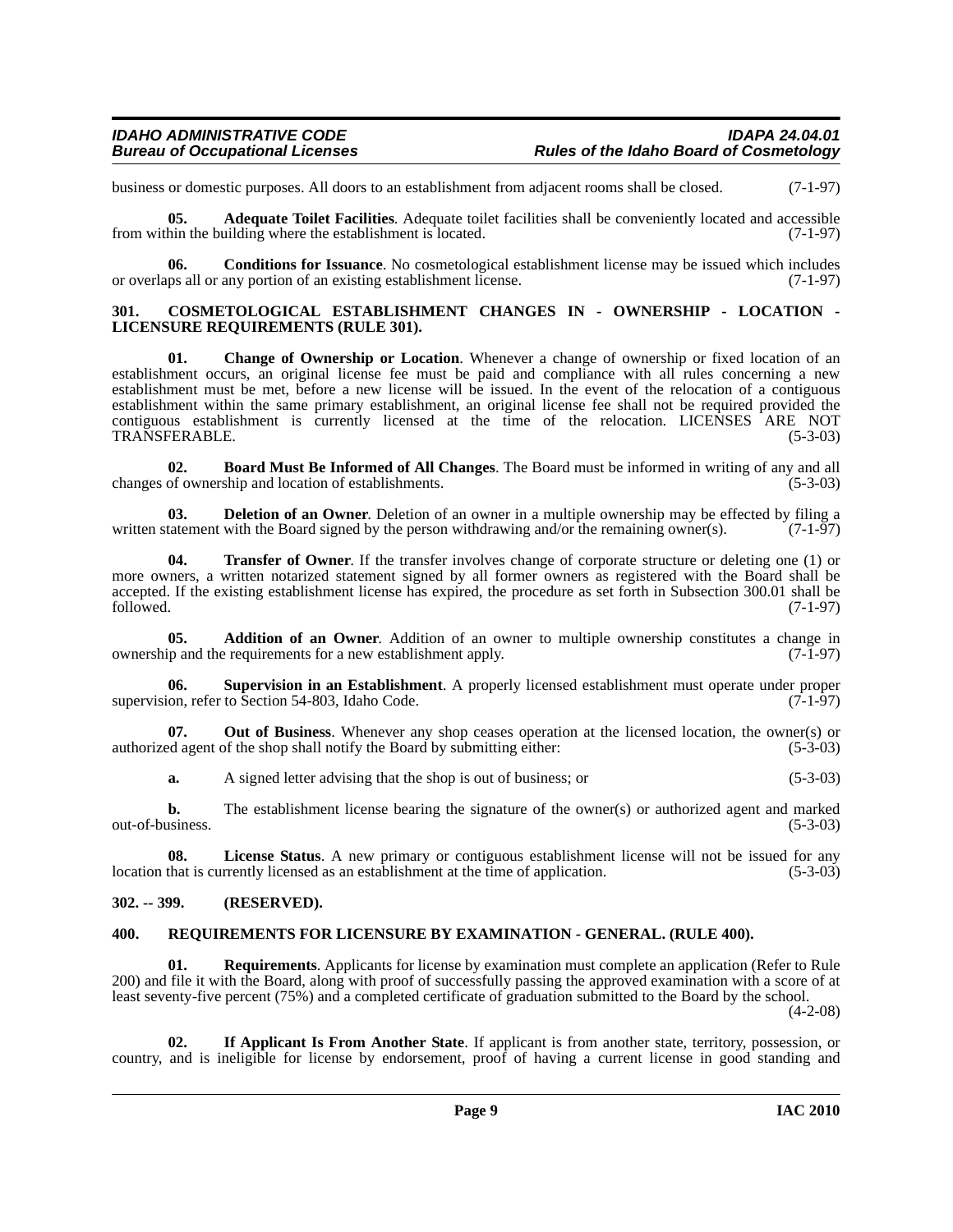instruction equivalent to the foregoing requirements must be submitted to the Board (Refer to Rule 200). (3-30-01)

#### <span id="page-9-5"></span><span id="page-9-0"></span>**401. COSMETOLOGY REQUIREMENTS FOR LICENSURE BY EXAMINATION. (RULE 401).**

<span id="page-9-12"></span>**01. Filing of Record of Instruction**. Applicant must file Record of Instruction covering: two thousand (2,000) hours of instruction as a student, or four thousand (4,000) hours of instruction as an apprentice. (3-30-01)

**Credit for Instruction**. Credit for instruction as a student or apprentice will be given for each year of practical experience under licensure in another state, territory, possession, or country as follows: (3-30-01)

<span id="page-9-7"></span>**a.** Two hundred (200) hours as a student, or four hundred (400) hours as an apprentice. (3-30-01)

**b.** Credit will be allowed only on six (6) month experience increments. (7-1-97)

#### <span id="page-9-15"></span>**03. Hours Credit Toward Licensure**. (7-1-97)

**a.** A licensed nail technician shall be given credit of two hundred fifty (250) hours toward the required two thousand (2000) hours for a cosmetology course or five hundred (500) hours toward the required four thousand (4,000) hours as a cosmetology apprentice. (7-1-97)

**b.** A licensed esthetician shall be given credit of two hundred fifty (250) hours toward the required sand (2000) hours for a cosmetology course. (7-1-97) two thousand (2000) hours for a cosmetology course.

**c.** A licensed haircutter shall be given credit of two hundred fifty (250) hours toward the required two thousand (2000) hours for a cosmetology course. (3-19-07)

**d.** A nail technician student (not licensed) may receive eighty percent (80%) of accumulated hours, ore than two hundred fifty (250) hours, as credit toward a student cosmetology course. (7-1-97) but no more than two hundred fifty (250) hours, as credit toward a student cosmetology course.

An esthetician student (not licensed) may receive eighty percent (80%) of accumulated hours, but hundred fifty (250) hours as credit toward a student cosmetology course. (7-1-97) no more than two hundred fifty (250) hours as credit toward a student cosmetology course.

**f.** A haircutter student (not licensed) may receive eighty percent (80%) of accumulated hours, but no more than two hundred fifty (250) hours, as credit toward a student cosmetology course. (3-19-07)

#### <span id="page-9-1"></span>**402. -- 406. (RESERVED).**

#### <span id="page-9-10"></span><span id="page-9-2"></span>**407. ELECTROLOGY REQUIREMENTS FOR LICENSURE BY EXAMINATION (RULE 407).**

<span id="page-9-13"></span>**01. Filing of Record of Instruction**. Applicant must file Record of Instruction covering eight hundred  $(800)$  hours as a student, or one thousand six hundred  $(1,600)$  hours as an apprentice.  $(3-30-01)$ 

**02. Credit Given for Instruction**. Credit given for instruction will be eighty (80) hours as a student, or one hundred sixty (160) hours as an apprentice, for each year of practical experience under licensure in another state, territory, possession, or country. (3-30-01)

<span id="page-9-8"></span><span id="page-9-6"></span>**03. Credit for Experience**. Credit for experience will be allowed only in full six (6) month increments. (7-1-99)

#### <span id="page-9-3"></span>**408. -- 412. (RESERVED).**

#### <span id="page-9-11"></span><span id="page-9-4"></span>**413. ESTHETICS REQUIREMENTS FOR LICENSURE BY EXAMINATION (RULE 413).**

**01.** Filing of Record of Instruction. Applicant must file Record of Instruction covering six hundred (using as a student, or one thousand two hundred (1,200) hours as an apprentice. (3-8-02) (600) hours as a student, or one thousand two hundred  $(1,200)$  hours as an apprentice.

<span id="page-9-14"></span><span id="page-9-9"></span>**02.** Credit Given for Instruction. Credit given for instruction as a student will be sixty (60) hours as a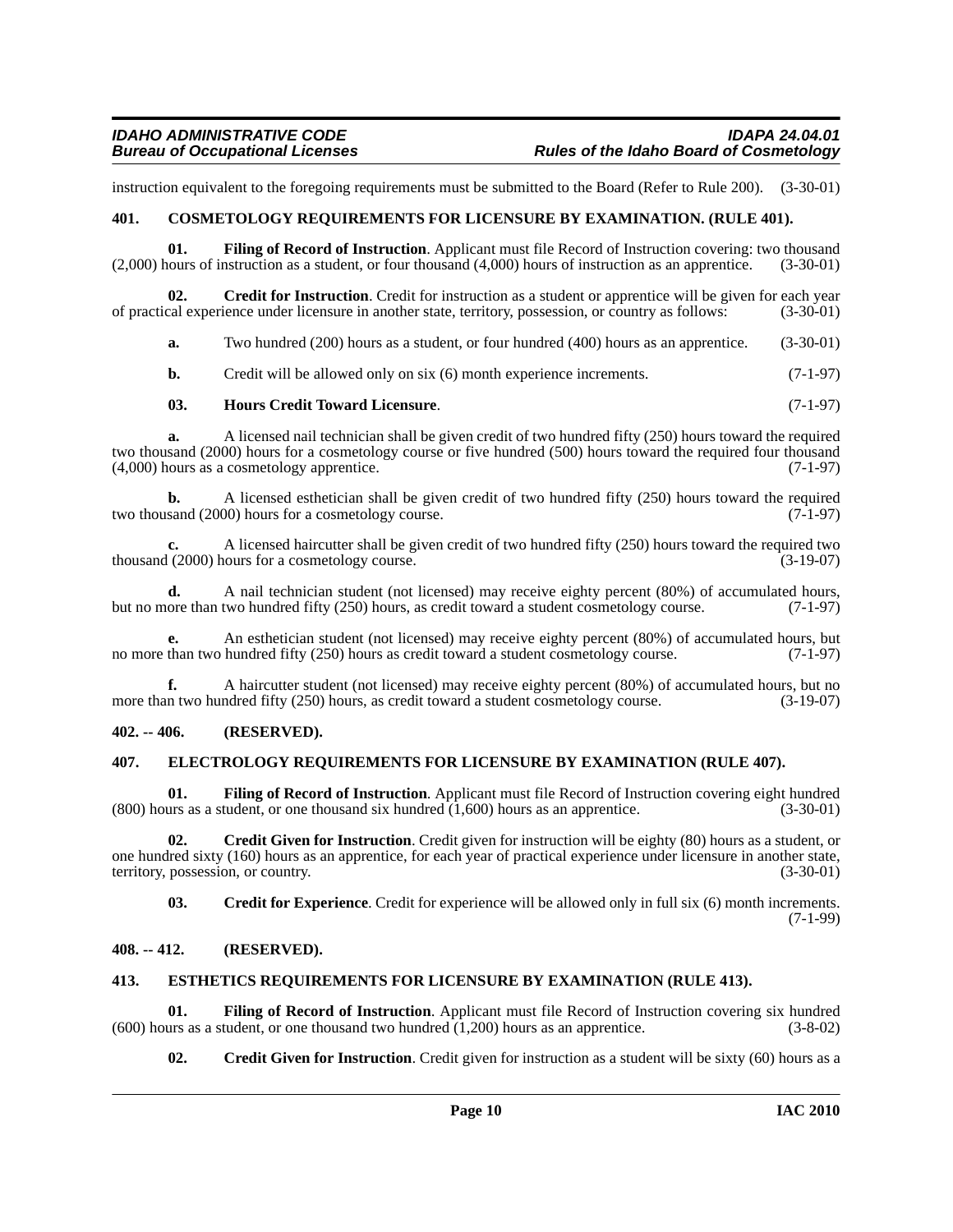student, or one hundred twenty (120) hours as an apprentice, for each year of practical experience under licensure in another state, territory, possession, or country. (3-8-02) another state, territory, possession, or country.

<span id="page-10-12"></span>**03. Six Month Allowance for Credit**. Credit for experience will be allowed only in full six (6) month increments. (7-1-99)

**04. Hours Credit Toward Licensure**. One-seventh (1/7) of cosmetology student training hours may ed toward esthetics instruction requirements. (4-9-09) be credited toward esthetics instruction requirements.

#### <span id="page-10-0"></span>**414. -- 418. (RESERVED).**

#### <span id="page-10-11"></span><span id="page-10-1"></span>**419. NAIL TECHNOLOGY REQUIREMENTS FOR LICENSURE BY EXAMINATION (RULE 419).**

<span id="page-10-9"></span>**01. Filing of Record of Instruction**. Applicant must file Record of Instruction covering four hundred (400) hours as a student, or eight hundred (800) as an apprentice. (3-8-02)

<span id="page-10-7"></span>**02. Credit Given for Instruction**. Credit given for instruction as a student will be forty (40) hours as a student, or eighty (80) hours as an apprentice, for each year of practical experience under licensure in another state, territory, possession or country. (3-8-02)

<span id="page-10-13"></span>**03.** Six Month Allowance for Credit. Credit will be allowed only on six (6) month experience increments. (7-1-97) increments.  $(7-1-97)$ 

<span id="page-10-10"></span>**04. Hours Credit Toward Licensure**. One-seventh (1/7) of cosmetology student training hours may be credited toward nail technology instruction requirements. (3-30-01)

#### <span id="page-10-2"></span>**420. -- 424. (RESERVED).**

#### <span id="page-10-3"></span>**425. HAIRCUTTER REQUIREMENTS FOR LICENSURE BY EXAMINATION (RULE 425).**

**01. Filing of Record of Instruction**. Applicant must file Record of Instruction covering nine hundred  $(900)$  hours as a student.  $(3-19-07)$ 

**02.** Credit Given for Instruction. Credit given for instruction as a student will be ninety (90) hours as a student for each year of practical experience under licensure in another state, territory, possession or country.

(3-19-07)

**03. Six Month Allowance for Credit**. Credit will be allowed only on six (6) month experience increments.  $(3-19-07)$ 

**04. Hours Credit Toward Licensure**. One-seventh (1/7) of cosmetology student training hours may be credited toward haircutter instruction requirements. (3-19-07)

#### <span id="page-10-4"></span>**426. -- 449. (RESERVED).**

#### <span id="page-10-8"></span><span id="page-10-5"></span>**450. EXAMINATIONS - GENERAL (RULE 450).**

Examination for licensure shall consist of both a practical and written examination for each of those disciplines included in Chapter 8, Title 54, Idaho Code. (5-3-03)

<span id="page-10-15"></span>**01. Written Examination**. The written examination will be the national examination provided by the National Interstate Council of State Boards of Cosmetology (NIC). (5-8-09)

<span id="page-10-14"></span>**02. The Practical Examination**. The practical examination will be the NIC examination specific to the discipline for which licensure is sought. (5-3-03)

#### <span id="page-10-6"></span>**451. -- 499. (RESERVED).**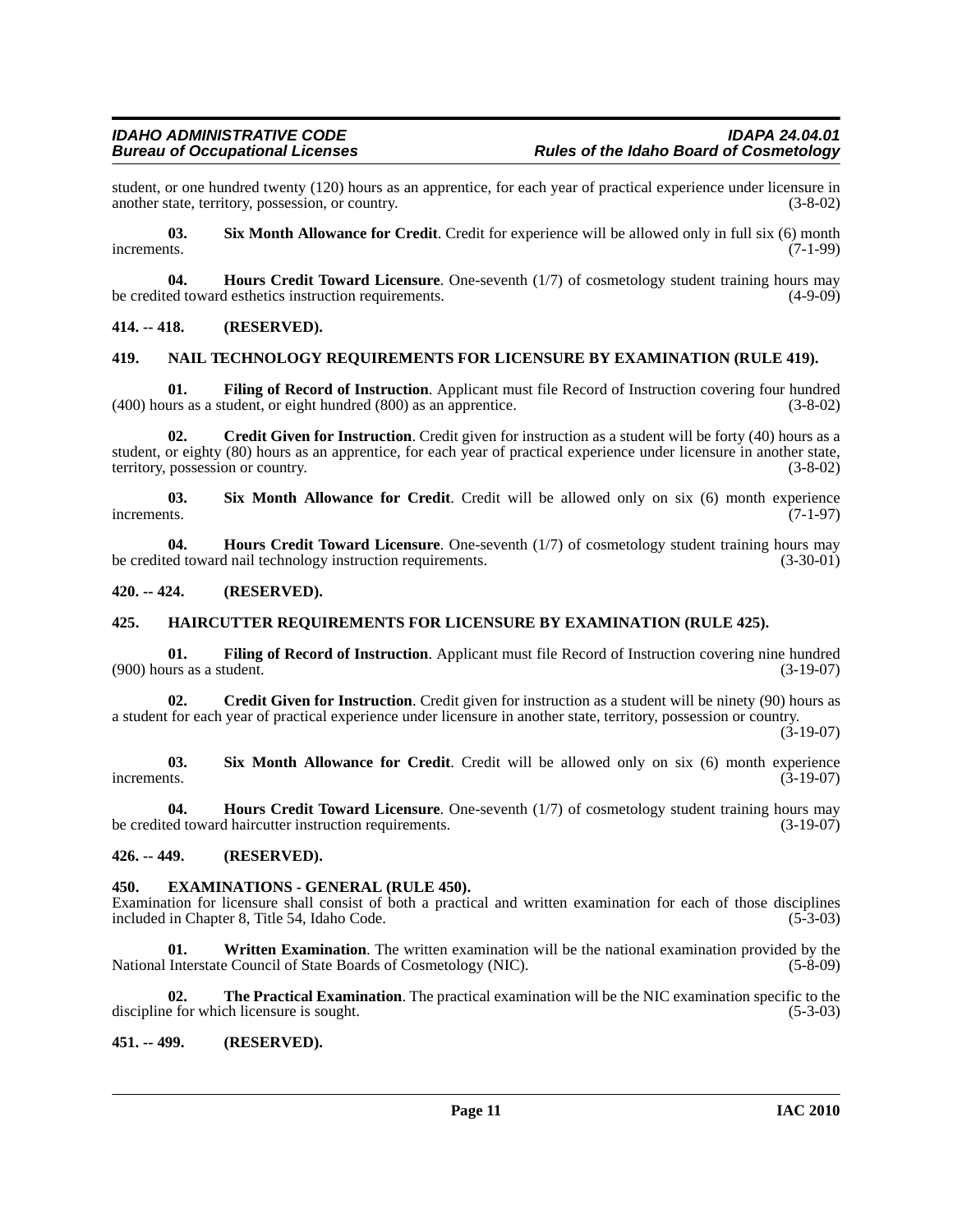#### *IDAHO ADMINISTRATIVE CODE IDAPA 24.04.01* **Rules of the Idaho Board of Cosmetology**

#### <span id="page-11-6"></span><span id="page-11-0"></span>**500. RULES OF SCHOOLS OF COSMETOLOGY (RULE 500).**

Section 54-808, Idaho Code, provides for the rules of schools of cosmetology. Supplementing this section, the Board adopts the following rules: (7-1-97)

<span id="page-11-3"></span>**01. Application Before Opening and Operating a School**. No school of cosmetology will be opened and/or operated until the Board has issued its approval and a valid license has been received by the school. See Section 54-806, Idaho Code. Application for a school license shall be made on forms furnished by the Board. The fully completed application to operate a school, with the required fee, shall be submitted to the Board. (3-30-01)

**a.** As soon as practicable, upon receipt of said application, the Board or its designated agent, will cause the school to be inspected. Based on this inspection, a recommendation for the issuance or rejection of a license will be made and a decision entered, within a reasonable time not to exceed thirty (30) days, after said application has been received.  $(7-1-97)$ been received.

**b.** All new schools applying for license must have one thousand eight hundred (1,800) square feet of chools approved to teach electrology refer to Rule 550. (7-1-99) space. Schools approved to teach electrology refer to Rule 550.

**c.** All new schools must be separated completely from establishments and have no connecting entrances. (3-30-01)

<span id="page-11-1"></span>**02. Adequate Space**. Schools provide adequate space for the number of students to be trained in said schools. An additional forty (40) square feet of floor space shall be provided in excess of the minimum one thousand eight hundred (1800) square feet required for each student enrolled over twenty (20) students. (7-1-97) eight hundred (1800) square feet required for each student enrolled over twenty (20) students.

<span id="page-11-2"></span>**03. Annual Review of Curriculum and Catalog**. Schools must provide a curriculum and catalog to the Board. Schools must provide a curriculum and catalog to the Board for review on an annual basis. Curricula must be submitted at the time of license renewal. If there are no changes in the curriculum or catalog during the previous year, the school may submit a letter of explanation to the Board. (7-1-97) year, the school may submit a letter of explanation to the Board.

**04. Minimum Hours of Instruction**. Students shall not be permitted to render any clinical service to patrons until students have completed at least five percent (5%) of the required hours of instruction. (3-19-07)

<span id="page-11-5"></span><span id="page-11-4"></span>**05. Records Required**. Records required of schools of cosmetology: (7-1-97)

**a.** Schools shall maintain records for each student as established by schools' policy and procedures which will show daily attendance and academic grades of instructional progress. (3-30-01)

**b.** Progress records shall be signed and dated by the student and school official. A copy of the signed and dated monthly record shall be provided to the student. The school shall maintain the records for a period of five (5) years following completion or termination of the student instruction. These records are subject to inspection by the Board at any time. (5-8-09)

**c.** When a student's course of instruction at a school has been completed or terminated, the completed operations, and number of hours of instruction are to be recorded by the school on the Record of Instruction Form. This form is to be maintained by the school for a period of five (5) years from completion or termination date.

(5-8-09)

**d.** Schools shall maintain on the premises proof of student meeting education requirements. Schools must maintain proof of student having satisfactorily completed two (2) years of high school (tenth grade) or having equivalent education. If student is a high school graduate, schools may accept a photostatic copy of the high school diploma or transcript. A letter written on high school stationary, signed by an officer of the high school, may be accepted to verify student's satisfactory completion of the tenth grade and eligibility to commence the eleventh grade. (7-1-97)

**e.** Proof of age must be submitted. Schools must maintain on their premises proof of students compliance with minimum age requirement. Acceptable proof of birth date will be a copy of the student's birth certificate, a passport, military identification, drivers license or other similar form of documentation. (7-1-97)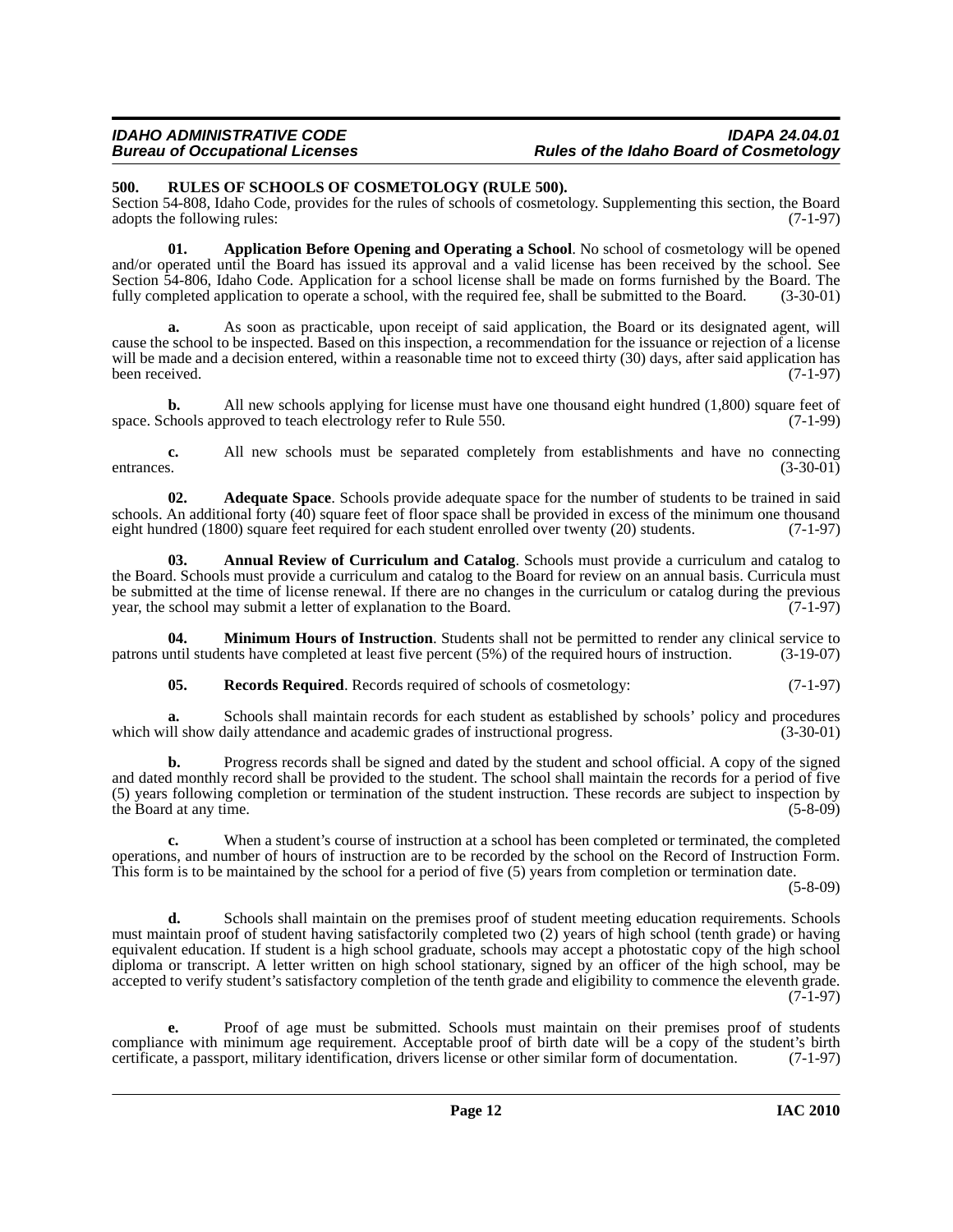<span id="page-12-8"></span>

| f.                                    | Schools shall have a written (published) attendance policy.                                                                          | $(5-8-09)$  |
|---------------------------------------|--------------------------------------------------------------------------------------------------------------------------------------|-------------|
| 06.                                   | <b>Record of Instruction.</b> A record of the operations completed by each student shall be maintained<br>and include the following: | $(3-30-01)$ |
| $a_{\cdot}$<br>braiding/free styling; | Creative hair styling which shall include hair styles, wet sets/styling, thermal styles, fingerwaving,                               | $(3-30-01)$ |
| b.                                    | Scalp Treatments;                                                                                                                    | $(3-30-01)$ |
| c.                                    | Permanent Waves (All Methods);                                                                                                       | $(3-30-01)$ |
| d.                                    | Haircutting/shaping which shall include scissor and razor/clipper;                                                                   | $(3-30-01)$ |
| е.                                    | Bleaching;                                                                                                                           | $(3-30-01)$ |
| f.                                    | Tinting;                                                                                                                             | $(3-30-01)$ |
| g.                                    | Semi Permanent/Temporary Color;                                                                                                      | $(3-30-01)$ |
| h.                                    | Frosting/Highlights;                                                                                                                 | $(5-8-09)$  |
| i.                                    | Facials which shall include plain, makeup and arches;                                                                                | $(3-30-01)$ |
| j.                                    | Manicures which shall include plain and oil;                                                                                         | $(3-30-01)$ |
| k.                                    | Pedicures; and                                                                                                                       | $(3-30-01)$ |
| l.                                    | Artificial Nails.                                                                                                                    | $(3-30-01)$ |
|                                       |                                                                                                                                      |             |

<span id="page-12-5"></span>**07. Discontinuance of School**. If a school discontinues to operate as a school, records of instruction covering all students attending said school at the time of discontinuance or prior thereto, must be provided to the student(s). (5-8-09)  $student(s)$ . (5-8-09)

<span id="page-12-6"></span>**08. Out-of-State Applicants**. Applicants who have received instruction in out-of-state schools and who wish to complete instruction in an Idaho school are required to file with the Board prior to applying for examination a copy of the record of instruction from the out of state school(s). For purposes of this section, the record of instruction will be a statement which gives detailed information regarding operations and hours of instruction, and which is to be verified by the licensing agency or school(s) in the state in which the instruction was obtained.

(3-30-01)

<span id="page-12-7"></span>**09. Outside School Activities**. Schools may allow a student credit for no more than thirty (30) hours per course for outside activities during the course of their instruction. These hours must be approved by the instructor. (5-8-09)

### <span id="page-12-0"></span>**501. -- 539. (RESERVED).**

#### <span id="page-12-4"></span><span id="page-12-1"></span>**540. COSMETOLOGICAL SCHOOL CHANGES IN - OWNERSHIP - LOCATION - LICENSURE REQUIREMENTS (RULE 540).**

<span id="page-12-3"></span>**01. Change of Ownership or Location**. Whenever a change of ownership or location of a school occurs, an original registration fee must be paid and compliance with all rules concerning a new school met, before a new license will be issued. LICENSE IS NOT TRANSFERABLE. (7-1-97)

<span id="page-12-2"></span>**02. Board Must Be Informed of All Changes**. The Board must be informed in writing of any and all changes of ownership of schools. (7-1-97)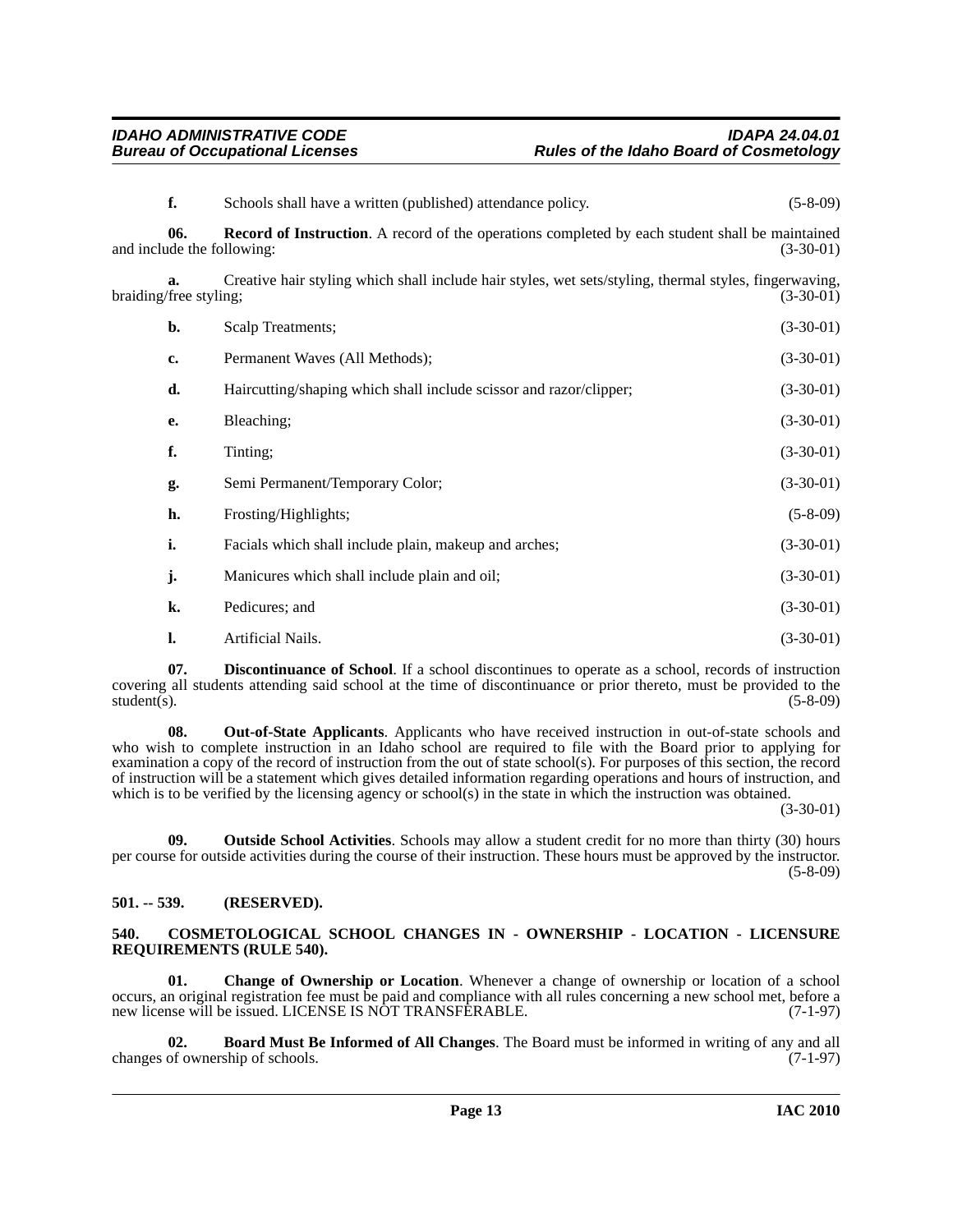<span id="page-13-4"></span>**03. Deletion of an Owner**. Deletion of an owner in a multiple ownership may be effected by filing a statement with the Board signed by the person withdrawing and the remaining owner(s). This does not constitute a change in ownership of the school. (7-1-97)

<span id="page-13-2"></span>**04. Addition of an Owner**. Addition of an owner to multiple ownership constitutes a change in in and the requirements for a new school apply. (7-1-97) ownership and the requirements for a new school apply.

#### <span id="page-13-0"></span>**541. -- 549. (RESERVED).**

#### <span id="page-13-11"></span><span id="page-13-1"></span>**550. RULES FOR COSMETOLOGY SCHOOLS APPROVED TO TEACH ELECTROLOGY (RULE 550).**

Section 54-808, Idaho Code, provides for the teaching of electrology in cosmetology schools. (3-20-04)

<span id="page-13-3"></span>**01. Board Approval**. The Board may approve a school to teach electrology who makes application on forms provided by the Board and who meets all the requirements set forth in the cosmetology law and these rules. Approval of curriculum must be submitted on a separate application. Approval may be suspended or terminated by the Board for the school's failure to meet any one or more of the minimum requirements set forth in the cosmetology law and rules to teach electrology. (7-1-99)

<span id="page-13-7"></span>**02. Minimum Square Footage**. Schools provide a minimum of three hundred (300) square feet of ed floor space per six (6) students. designated floor space per six  $(\bar{6})$  students.

**03. Required Equipment**. Each school shall have the following equipment, which is considered the minimum equipment necessary for the proper instruction of students. This amount of equipment is based on six (6) students. (7-1-97) students. (7-1-97)

<span id="page-13-10"></span>

| а. | Work stations equal to seventy-five percent (75%) of total enrollment. | $(7-1-97)$ |
|----|------------------------------------------------------------------------|------------|
|    |                                                                        |            |

**b.** Two (2) brands of machines (one (1) with three (3) method capability) Galvanic, Thermolysis, and (7-1-97) Blend. (7-1-97)

- **c.** Two (2) treatment tables and adjustable technician chairs. (7-1-97) **d.** Two (2) swing arm lamps with magnifying lens. (7-1-97)
- **e.** Two (2) magnifying glasses. (7-1-97)
- **f.** Tweezers. (7-1-97) **g.** One (1) basin with approved water source. (7-1-97)
- **h.** Necessary sanitation equipment for implements. (7-1-97)
- <span id="page-13-6"></span><span id="page-13-5"></span>**i.** Closed storage cabinet. (7-1-97)

**04. Kit**. Each student to be issued a basic kit containing: two (2) tweezers, disposable probes, eye shields, disposable gloves, before treatment solution, after treatment lotion, hair pins or clippies, one (1) sharps container. (7-1-99)  $\frac{1}{(7-1-99)}$ 

**05. Electrologist Instructor/Student Ratio**. Schools have at least one (1) licensed electrologist instructor for every six (6) students or portion thereof, being trained therein. (7-1-99)

**06.** Records Required. Records required of cosmetology schools approved to teach electrology shall ained in accordance with the records required for schools of cosmetology. (3-30-01) be maintained in accordance with the records required for schools of cosmetology.

<span id="page-13-9"></span><span id="page-13-8"></span>**07. Record of Instruction**. A record of all operations completed by each student shall be maintained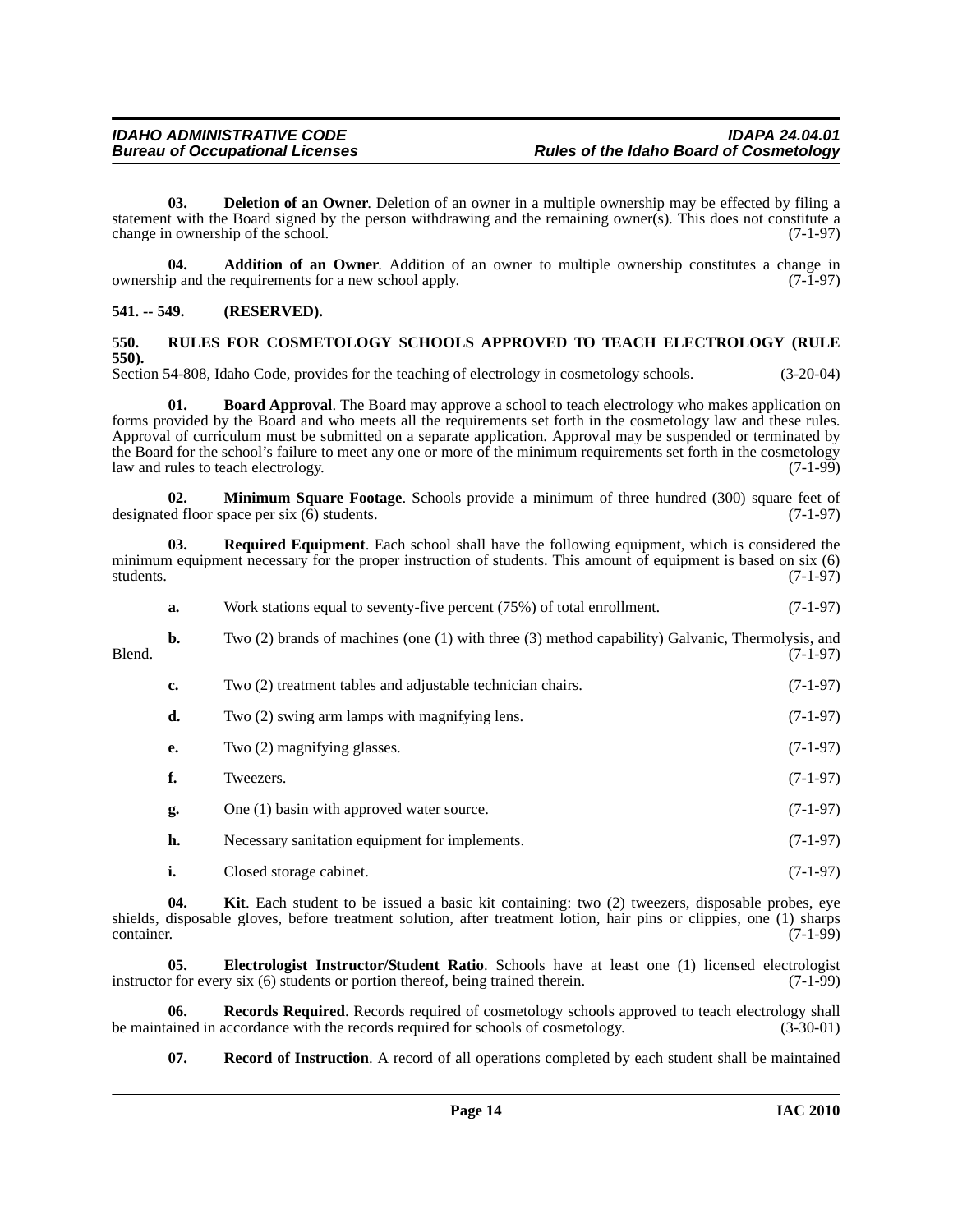| 551. -- 559. |                            | (RESERVED).                                                                                                                                                                                  |             |
|--------------|----------------------------|----------------------------------------------------------------------------------------------------------------------------------------------------------------------------------------------|-------------|
|              | b.                         | Students may not render any clinical services to patrons until completing at least five percent (5%)<br>of the required hours of instruction in electrology.                                 | $(4-2-08)$  |
|              | vi.                        | The study and cause of hypertrichosis.                                                                                                                                                       | $(3-30-01)$ |
|              | V.                         | A combination of high frequency and galvanic currents.                                                                                                                                       | $(3-30-01)$ |
|              | iv.                        | Thermolysis which shall include the use and study of high frequency current automatic and manual.                                                                                            | $(3-30-01)$ |
|              | iii.                       | Electrolysis which shall include the use and study of galvanic current.                                                                                                                      | $(3-30-01)$ |
|              | <i>ii.</i>                 | Electricity which shall include the nature of electrical current, principles of operating electrical<br>devices and the various safety precautions used when operating electrical equipment. | $(3-30-01)$ |
|              | $\mathbf{i}$ .             | Bacteriology, sanitation and sterilization, safety precautions, anatomy, and physiology.                                                                                                     | $(3-30-01)$ |
|              | a.                         | Permanent Removal of Hair (Electrology).                                                                                                                                                     | $(7-1-97)$  |
|              | and include the following: |                                                                                                                                                                                              | $(3-30-01)$ |

#### <span id="page-14-7"></span><span id="page-14-1"></span><span id="page-14-0"></span>**560. RULES FOR COSMETOLOGY SCHOOLS TEACHING ESTHETICS (RULE 560).**

Section 54-808, Idaho Code, provides for the teaching of esthetics in cosmetology schools. (3-20-04)

<span id="page-14-4"></span>**01. Board Approval**. The Board may approve a school to teach esthetics who makes application on forms provided by the Board and who meets all the requirements set forth in the cosmetology law and these rules. Approval of curriculum must be submitted on a separate application. Approval may be suspended or terminated by the Board for the school's failure to meet any one or more of the minimum requirements set forth in the cosmetology<br>law and rules to teach esthetics. (7-1-97) law and rules to teach esthetics.

<span id="page-14-6"></span>**02. Records Required**. Records required of schools teaching esthetics shall be maintained in accordance with the records required for schools of cosmetology. (3-30-01)

**a.** Students may not render any clinical services to patrons until completing at least five percent (5%) quired hours of instruction in esthetics. of the required hours of instruction in esthetics.

**b.** The recorded operations completed by each student shall be maintained and include the following:  $(3-30-01)$ 

| <sup>1.</sup> | Massage and Manipulation application of lotions, creams, etc.                           | $(3-30-01)$ |
|---------------|-----------------------------------------------------------------------------------------|-------------|
| ii.           | Cosmetics.                                                                              | $(3-30-01)$ |
| iii.          | Machine Application: use of mechanical or electrical equipment.                         | $(3-30-01)$ |
| iv.           | Bacteriology, Sanitation and sterilization, safety precautions, anatomy and physiology. | $(3-30-01)$ |
| V.            | Eyebrow arch and hair removal.                                                          | $(3-30-01)$ |

#### <span id="page-14-2"></span>**561. -- 569. (RESERVED).**

## <span id="page-14-8"></span><span id="page-14-3"></span>**570.** RULES FOR COSMETOLOGY SCHOOLS TEACHING NAIL TECHNOLOGY (RULE 570). Section 54-808, Idaho Code, provides for the teaching of nail technology in cosmetology schools. (3-20-04)

Section 54-808, Idaho Code, provides for the teaching of nail technology in cosmetology schools.

<span id="page-14-5"></span>**01. Board Approval**. The Board may approve a school to teach nail technology who makes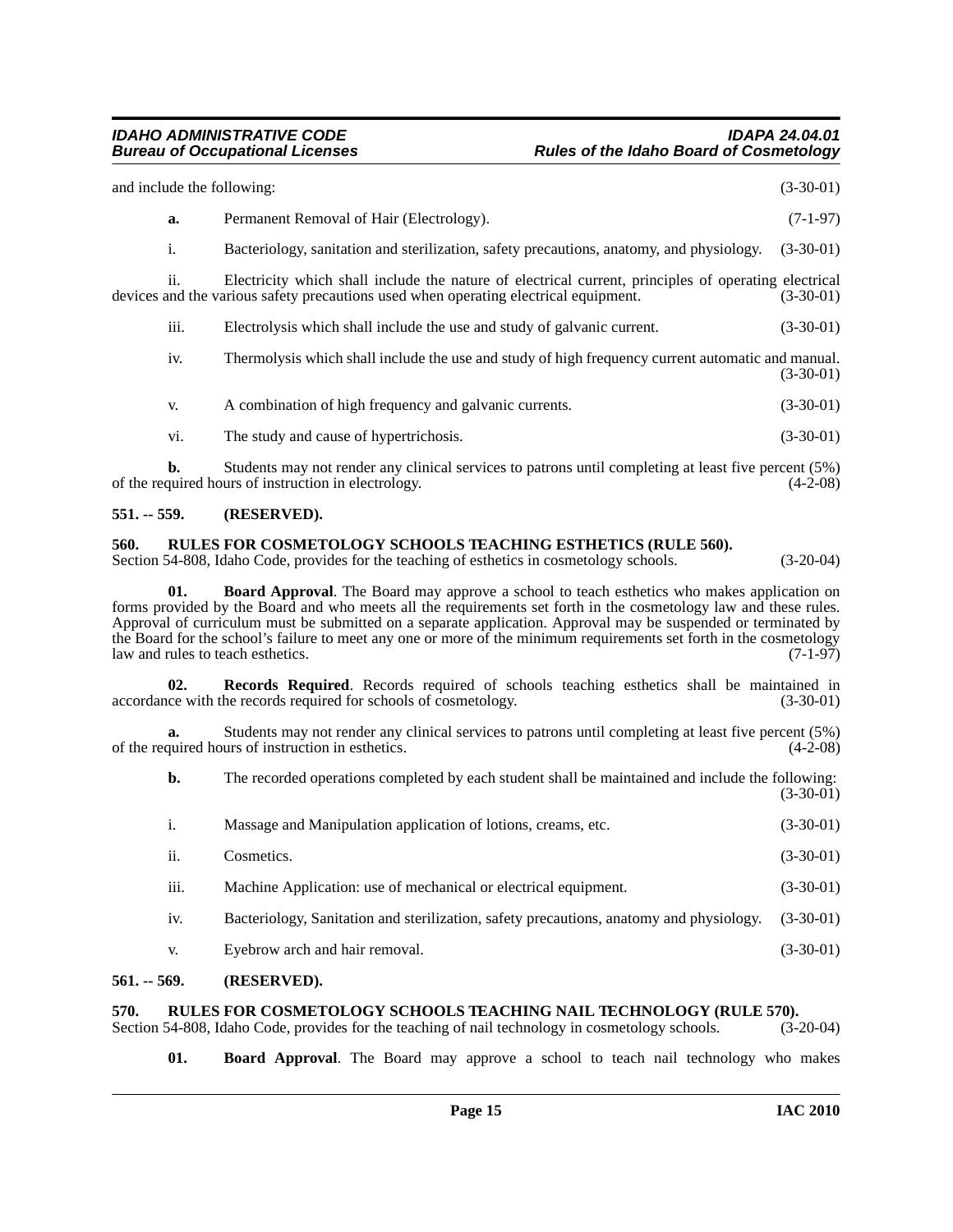application on forms provided by the Board and who meets all the requirements set forth in the cosmetology law and these rules. Approval of curriculum must be submitted on a separate application. Approval may be suspended or terminated by the Board for the school's failure to meet any one or more of the minimum requirements set forth in the cosmetology law and rules to teach nail technology. (7-1-97)

#### <span id="page-15-3"></span>**02. Records Required**. (7-1-97)

**a.** Records required of schools teaching nail technology shall be maintained in accordance with the records required for schools of cosmetology. (3-30-01)

**b.** Students may not render any clinical services to patrons until the student has completed at least five percent (5%) of the required hours of instruction. All work done on patrons must be completed by students and supervised by instructors. (4-2-08) supervised by instructors.

| following: |             | <b>Record of Training.</b> A record of operations completed by each student shall be maintained of the<br>$(3-30-01)$ |
|------------|-------------|-----------------------------------------------------------------------------------------------------------------------|
|            | Form nails: | $(3-30-01)$                                                                                                           |

<span id="page-15-2"></span>

| b. | Finished tips;                | $(3-30-01)$ |
|----|-------------------------------|-------------|
| c. | Wraps and mends; and          | $(3-30-01)$ |
|    | $\overline{\phantom{a}}$<br>. | .           |

### **d.** Basic manicures and pedicures. (3-30-01)

### <span id="page-15-0"></span>**571. -- 574. (RESERVED).**

#### <span id="page-15-1"></span>**575. RULES FOR COSMETOLOGY SCHOOLS TEACHING HAIRCUTTING (RULE 575).**

Section 54-808, Idaho Code, provides for the teaching of haircutting in cosmetology schools. (3-19-07)

**01. Board Approval**. The Board may approve a school to teach haircutting who makes application on forms provided by the Board and who meets all the requirements set forth in the cosmetology law and these rules. Approval of curriculum must be submitted on a separate application. Approval may be suspended or terminated by the Board for the school's failure to meet any one or more of the minimum requirements set forth in the cosmetology<br>aw and rules to teach haircutting. (3-19-07) law and rules to teach haircutting.

#### **02. Records Required**. (3-19-07)

**a.** Records required of schools teaching haircutting shall be maintained in accordance with the records for schools of cosmetology. (3-19-07) required for schools of cosmetology.

**b.** Students may not render any services to patrons until the student has completed at least five (5%) of the required hours of instruction. All work done on patrons must be completed by students and supervised by instructors. (3-19-07) instructors.  $(3-19-07)$ 

**03. Record of Training**. A record of operations completed by each student shall be maintained of the following: (3-19-07)

**a.** Haircutting and Hair shaping; (3-19-07)

**b.** Creative hair styling which shall include hair styles, wet sets/styling, thermal styles, fingerwaving, braiding/free styling; (3-19-07) (3-19-07)

| Use of cutting implements; | $(3-19-07)$ |
|----------------------------|-------------|
| __                         |             |

**d.** Basic shampooing and conditioning. (3-19-07)

**Rules of the Idaho Board of Cosmetology**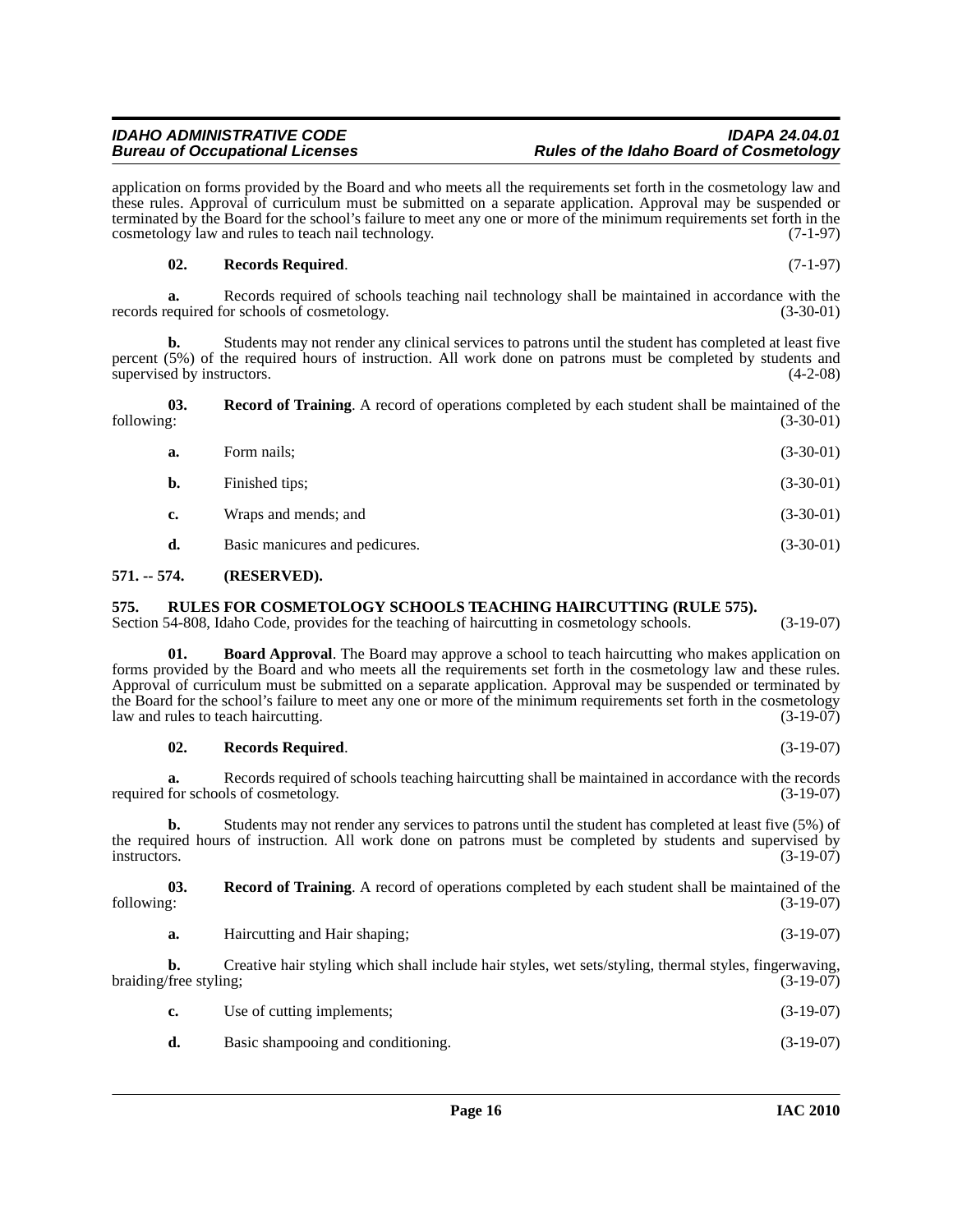**e.** Sanitation (3-19-07)

#### <span id="page-16-0"></span>**576. -- 599. (RESERVED).**

#### <span id="page-16-1"></span>**600. INSTRUCTOR RULES (RULE 600).**

#### <span id="page-16-5"></span><span id="page-16-3"></span>**01. Requirements for Instructor License**. (7-1-97)

**a.** Application for an instructor license shall be made on forms furnished by the Board and accompanied with the required fees. (7-1-97)

**b.** Section 54-805(2), Idaho Code, provides for twelve (12) semester college credit hours or equivalent, as approved by the Board, or successful completion of the examination required by Board rules. Credit hours must be obtained from the Education Department, Speech Communications Department or from the Psychology/Sociology Department and other credit at the discretion of the Board. (5-8-09)

**c.** Equivalent: (7-1-97)

i. Teaching seminars directed to cosmetology, nail technology, esthetics, or electrology must be approved by the Board. Fourteen (14) clock hours is equivalent to one (1) semester college credit hour in an approved seminar. Verification of satisfactory completion must be submitted to the Board for their approval. (3-30-01)

ii. Verified satisfactory teaching as a qualified instructor from another state three (3) of the previous five (5) years immediately prior to application. (7-1-97)

**d.** Experience Requirements for Instructor Applicant (Reference Section 54-805(2)(8), Idaho Code). Five (5) years experience is deemed "immediately preceding" if obtained during the seven (7) year period immediately preceding application for licensure. (7-1-97)

**e.** An electrologist with fewer than five (5) years' experience as a licensed electrologist must complete three (3) months, five hundred (500) hours of teacher's instruction in a cosmetology school approved to teach electrology as set forth in Subsection 550.08. (3-30-01)

**f.** Six (6) months of student teaching is considered to be one thousand (1,000) hours of instruction.<br>(5-8-09) months of student teaching is considered to be five hundred (500) hours of instruction. Three  $(3)$  months of student teaching is considered to be five hundred  $(500)$  hours of instruction.

**02. Records Required**. Records required of schools teaching student instructors shall be maintained in accordance with the records required for schools of cosmetology. (3-30-01)

<span id="page-16-4"></span>**03. Record of Instruction**. Records of the operations completed by each student shall be maintained of the following:  $(3-30-01)$ 

<span id="page-16-2"></span>

| $601. - 699.$ | (RESERVED).                    |             |
|---------------|--------------------------------|-------------|
| g.            | Clinic Floor Supervision.      | $(3-30-01)$ |
| f.            | Testing and Evaluation.        | $(3-30-01)$ |
| e.            | Testing and Evaluation Theory. | $(3-30-01)$ |
| d.            | Practical Demonstrations.      | $(3-30-01)$ |
| c.            | Theory Class.                  | $(3-30-01)$ |
| b.            | Audio Visual Aid Preparation.  | $(3-30-01)$ |
| a.            | Lesson Planning.               | $(3-30-01)$ |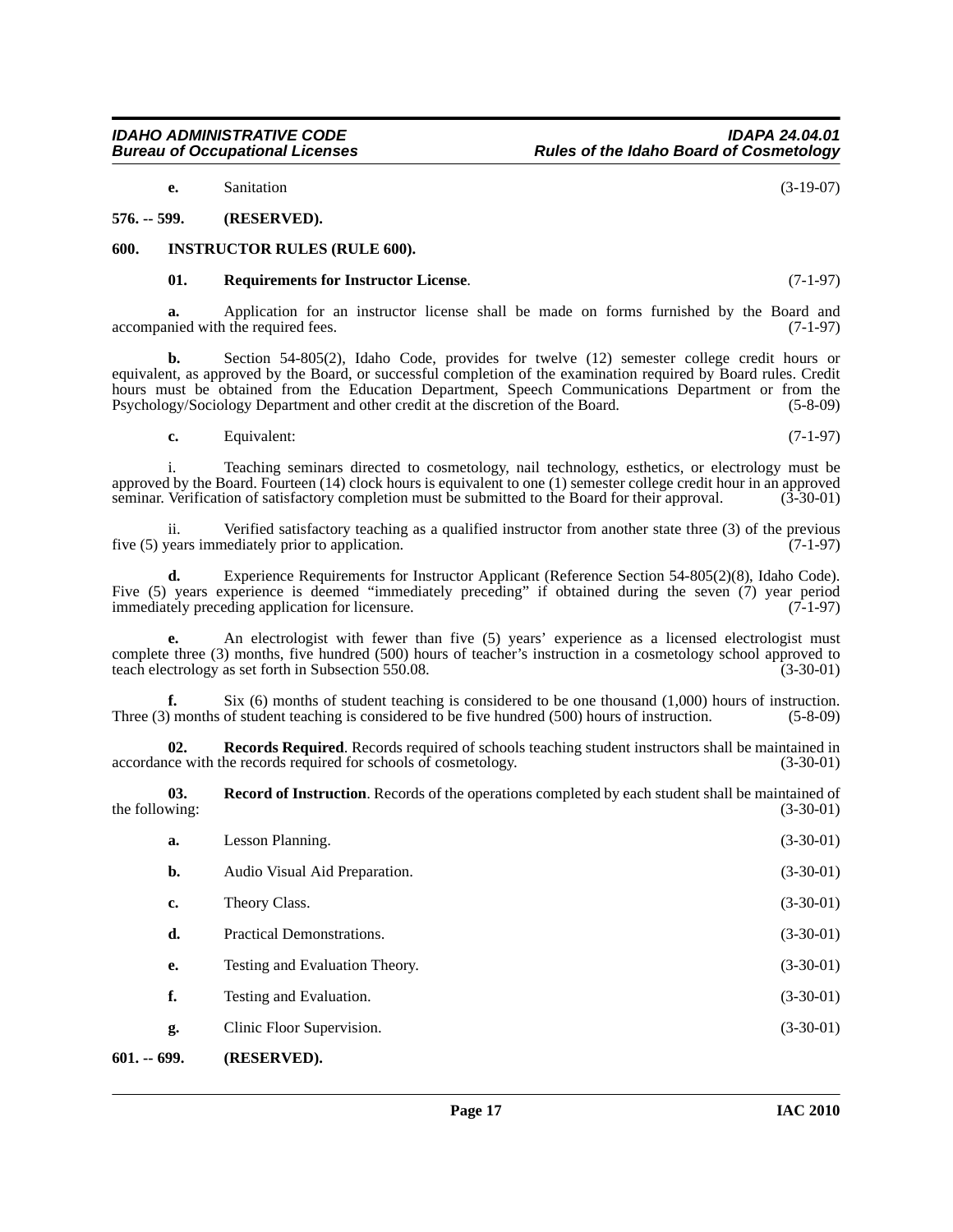#### <span id="page-17-4"></span><span id="page-17-0"></span>**700. COSMETOLOGY -- ELECTROLOGY, ESTHETICS, AND NAIL TECHNOLOGY APPRENTICE INSTRUCTION (RULE 700).**

Sections 54-805(6)(c) and 54-807, Idaho Code, provide for the practice of apprentices. (3-30-01)

**01. Cosmetology Apprentices**.There must be at least one (1) licensed cosmetology instructor and one (1) licensed cosmetologist in any cosmetological establishment at all times for each apprentice who is being trained therein.  $(7-1-99)$ therein.  $(7-1-99)$ 

<span id="page-17-5"></span>**a.** One (1) instructor shall train no more than three (3) currently registered apprentices. (3-8-02)

<span id="page-17-7"></span><span id="page-17-6"></span>**b.** Each apprentice must also be supervised by a separate licensed cosmetologist. (3-8-02)

**02. Electrology Apprentices**. Apprentice instruction must be obtained under the direct personal supervision of an electrologist instructor. An electrologist instructor may train no more than one (1) apprentice at a time. (3-30-01) time. (3-30-01)

**03. Esthetics Apprentices**. There must be at least one (1) licensed cosmetology instructor or esthetics instructor and one (1) licensed cosmetologist or licensed esthetician in any cosmetological establishment at all times for each apprentice who is being instructed therein. (3-8-02)

<span id="page-17-9"></span>**04. Nail Technology Apprentices**. There must be at least one (1) licensed cosmetology instructor or nail technology instructor and one (1) licensed cosmetologist or nail technician in any cosmetological establishment at all times for each apprentice who is being instructed therein. (3-8-02)

<span id="page-17-8"></span>**05. Filing Application**. Application for permit as an apprentice must be made on forms furnished by the Board.  $(3-30-01)$ 

<span id="page-17-1"></span>**06. Application for Apprentice**. The application submitted for an apprentice permit must list the names and license numbers of the licensed cosmetologists, electrologists, estheticians, and nail technicians employed<br>in the establishment in which an apprentice will serve apprenticeship. (3-30-01) in the establishment in which an apprentice will serve apprenticeship.

<span id="page-17-10"></span>**Prior to Beginning Instruction**. Prior to beginning of instruction, the instructor for any apprenticeship must submit and have Board approval of a curriculum for the entire apprenticeship instruction. (3-30-01)

<span id="page-17-2"></span>**08. Application Must Be Accompanied by Proof of Meeting Educational Requirements**. Applications must be accompanied by proof of having satisfactorily completed two (2) years of high school (tenth grade) or having equivalent education. If applicant is a high school graduate, a photostatic copy of the high school diploma may be submitted. A letter written on high school stationery, signed by an officer of the high school, may be forwarded with the application. Such letter shall indicate that the applicant has satisfactorily completed the tenth grade and is eligible to commence the eleventh grade. Do not send original high school diploma to the Board.

(7-1-97)

<span id="page-17-12"></span>**09.** Submit Proof of Birth. Apprentices must furnish a copy of their birth certificate or other le proof of birth with application. (7-1-97) acceptable proof of birth with application.

**10. Apprentice Permit**. An apprentice permit must be obtained from the Board before instruction as an apprentice begins. An original apprentice permit shall be dated and valid until such time as said apprentice is no longer enrolled as an apprentice is said establishment. (3-30-01) longer enrolled as an apprentice is said establishment.

<span id="page-17-11"></span><span id="page-17-3"></span>

| 11. | <b>Records Required.</b> Establishments instruction apprentices must maintain records as set forth:<br>$(3-30-01)$ |            |
|-----|--------------------------------------------------------------------------------------------------------------------|------------|
| а.  | For cosmetology apprentice in Subsection 500.05.                                                                   | $(7-1-99)$ |
| b.  | For electrology apprentice in Subsection 550.06.                                                                   | $(4-9-09)$ |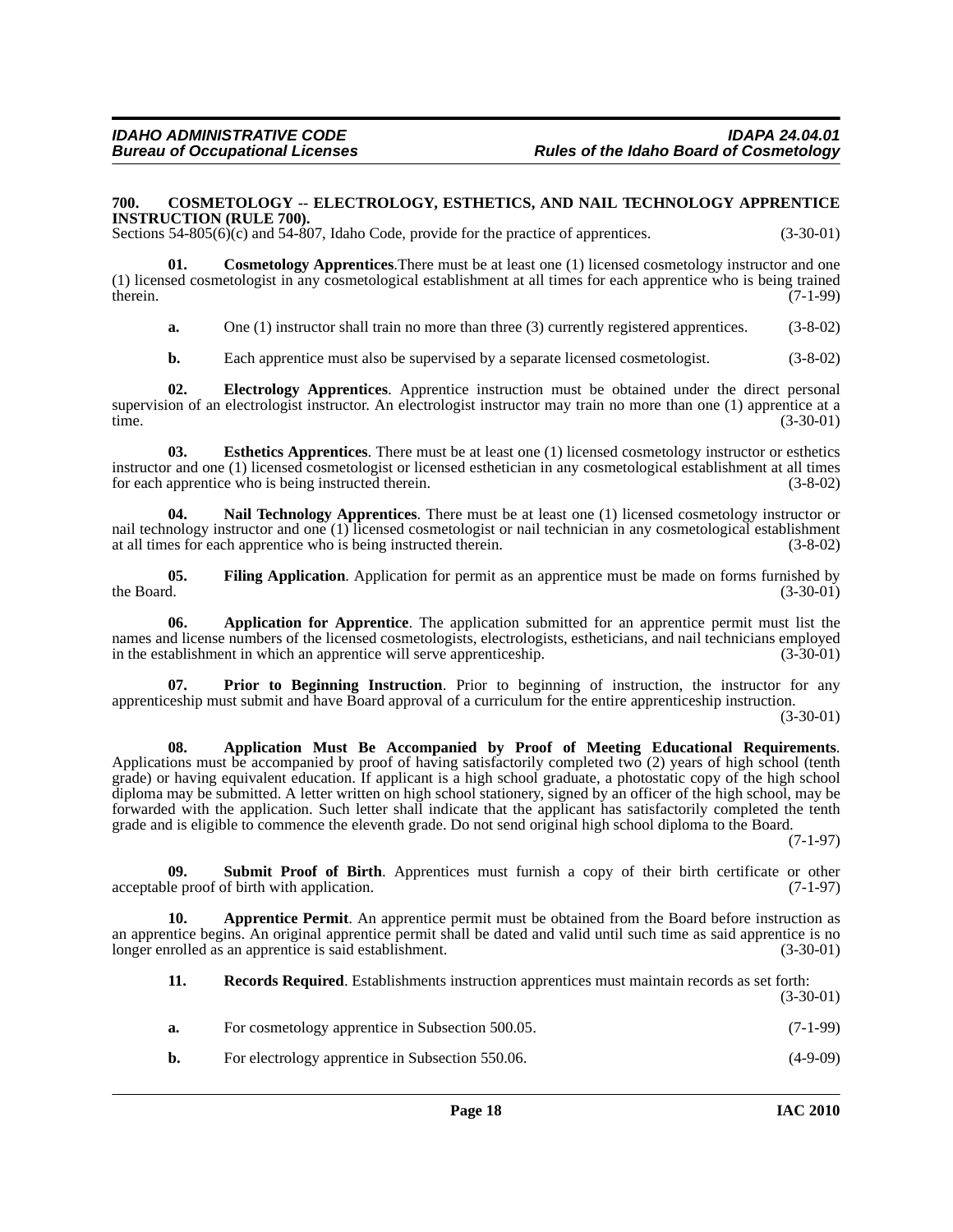| c. | For esthetics apprentice in Subsection 560.02.       | $(7-1-99)$ |
|----|------------------------------------------------------|------------|
| d. | For nail technology apprentice in Subsection 570.02. | $(7-1-99)$ |
| е. | For haircutter apprentice in Subsection 575.02.      | $(4-9-09)$ |

**f.** Apprentices shall not be permitted to render any clinical service to patrons until said apprentice has completed at least five percent (5%) of the required hours of instruction. (4-2-08)

**12. Record of Instruction**. Records of the operations completed by each student shall be maintained of the following: (3-8-02) (3-8-02)

<span id="page-18-9"></span>

| а. | For cosmetology apprentice in Subsection 500.06.     | $(7-1-97)$  |
|----|------------------------------------------------------|-------------|
| b. | For electrology apprentice in Subsection 550.07.     | $(3-30-01)$ |
| c. | For esthetics apprentice in Subsection 560.02.       | $(4-9-09)$  |
| d. | For nail technology apprentice in Subsection 570.03. | $(7-1-99)$  |
| e. | For haircutter apprentice in Subsection 575.03.      | (4-9-09)    |

<span id="page-18-3"></span>**13. Discontinuance of a Course**. When an apprentice discontinues a course of study, the salon is to complete a Record of Instruction Form with the credited hours completed by the apprentice. This form is to be submitted to the Board. If an apprentice discontinues a course of instruction and does not transfer to another salon within sixty (60) days, the apprentice permit is automatically canceled and is to be submitted to the Board along with the Record of Instruction. (3-30-01) the Record of Instruction.

<span id="page-18-2"></span>**14. Before Resuming Instruction**. Before resuming instruction, after having discontinued a course, an apprentice must file a new application and pay an additional fee. The apprentice must receive a permit before resuming instruction. The contract of the contract of the contract of the contract of the contract of the contract of the contract of the contract of the contract of the contract of the contract of the contract of the cont

<span id="page-18-4"></span>**15. Discontinuance of Establishment Instruction Apprentices**. If a licensed establishment where apprentices are being trained discontinues to operate as a salon, records of instruction covering all apprentices obtaining instruction at the time of discontinuance or prior thereto, must be filed in the office of the Board. (3-30-01)

<span id="page-18-7"></span>**16.** Out of State Apprenticeship. Prior to commencing a course of study in an Idaho approved establishment, an apprentice applicant is required to file with the Board a copy of the record of instruction from the out of state apprenticeship. For purposes of this section, the record of instruction will be a statement which gives detailed information regarding operations and hours of instruction, and which is to be verified by the licensing agency or instructor(s) in the state in which the instruction was obtained. (3-30-01)

### <span id="page-18-0"></span>**701. -- 799. (RESERVED).**

### <span id="page-18-6"></span><span id="page-18-1"></span>**800. INSPECTION AND SANITARY RULES. (RULE 800).**

Each cosmetological establishment and school of cosmetology and barber shop and school of barbering is subject to inspection by the Board or its designated agents in accordance with the following rules (reference Section 54-824, and 54-524, Idaho Code). Maximum possible score is indicated by number. (7-1-97) and 54-524, Idaho Code). Maximum possible score is indicated by number.

<span id="page-18-8"></span>**01. Premises**. All shops and schools shall be open to inspection during business hours to authorized agents of the Cosmetology/Barber Boards. Shops and schools must be separated from living areas by substantial walls and/or closable doors. All shops and schools must be maintained in an orderly manner and shall be heated, lighted, and ventilated so as to be safe and comfortable to the operators and patrons. Score - five (5) (7-1-97)

<span id="page-18-5"></span>**02. Floors, Walls, and Ceilings**. Floors, walls, ceilings, furniture, and all other fixtures shall be kept clean and in good repair at all times. Score - five (5) (7-1-97)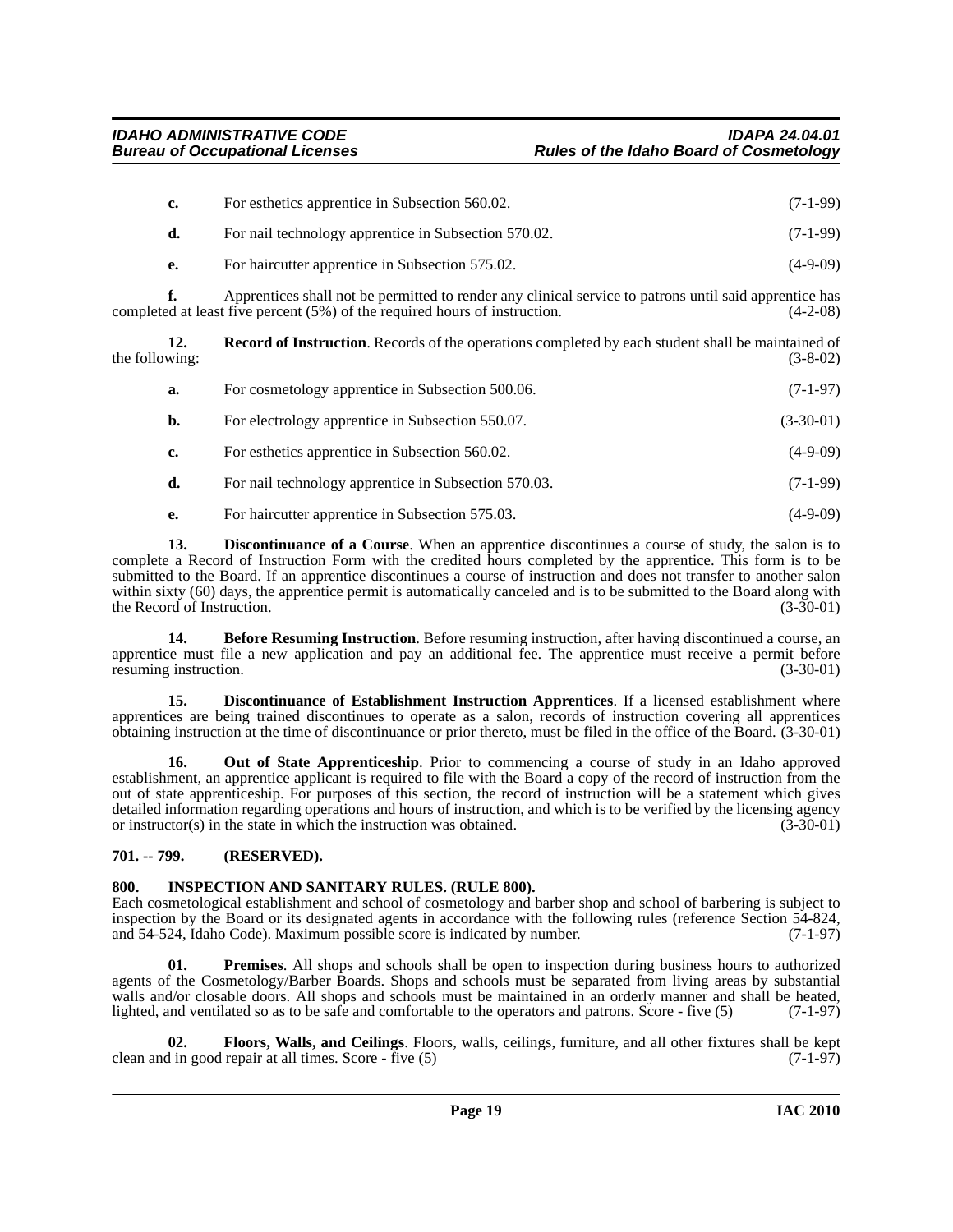<span id="page-19-5"></span>**03.** Instrument Cleaning. All instruments used by operators shall be thoroughly cleaned after each use and prior to storage and/or sanitation. Score - fifteen (15) (7-1-97)

<span id="page-19-6"></span>**04. Instrument Sanitation**. All instruments used by operators shall be sanitized after cleaning and prior to use on each patron, with a sanitizing agent registered by the Environmental Protection Agency as Hospital Grade or better. Every precaution shall be taken to prevent the transfer of disease-causing pathogens from person to person. Score - fifteen  $(15)$  (7-1-97)

<span id="page-19-12"></span>**05. Towels**. Clean towels shall be used for each patron. A clean paper or cloth neckband shall be used to provide a sanitary barrier which shall be maintained between each patron's neck and all multi-use capes. Paper towels and paper neckstrips shall be disposed of after one (1) use. Score - five (5) (7-1-97)

<span id="page-19-10"></span>**06. Storage of Equipment**. All instruments, towels, and linens shall be stored in clean, closed cabinets, drawers, and/or containers after they are cleaned and sanitized. Score - five (5) (7-1-97)

**07. Dispensers**. All solutions and/or compounds shall be clearly labeled, maintained, and dispensed in a sanitary manner. All single-use applicators shall be disposed of after one (1) use. Paraffins, waxes and all other solutions and/or compounds shall be maintained free of any foreign contaminants. Score - five (5) (7-1-99)

<span id="page-19-14"></span><span id="page-19-13"></span><span id="page-19-11"></span><span id="page-19-4"></span>**08.** Uniforms. All clothing worn by operators shall be clean and washable. Score - five (5) (7-1-97)

**09. Water Supply**. Water supplies shall be from an approved source. Sufficient basins with hot and cold running water, approved drainage systems, soap and single-use towels shall be conveniently located within the work area. Every operator and/or student shall wash their hands prior to providing service to any patron. Score - ten (10) (7-1-97)  $(10)$   $(7-1-97)$ 

**10. Toilet Facilities**. Clean, adequate and convenient toilet facilities, located and accessible from within the building where the shop or school is located, shall be available for use by operators and patrons. A basin with hot and cold running water, approved drainage systems, soap and single-use towels shall be provided within said facilities. Score - ten (10) (7-1-97) facilities. Score - ten  $(10)$ 

<span id="page-19-9"></span>**Safety**. Each shop and school shall have a clearly identifiable first-aid kit readily accessible on the premises. No animals are allowed in shops or schools except those animals trained to provide service to the physically impaired. Score - five (5) (7-1-97) physically impaired. Score - five  $(5)$ 

<span id="page-19-7"></span>**12. Licenses and Certificates**. All shops and schools must be licensed prior to their operation and must be under the direct supervision of a licensed operator. A current shop and/or school license, valid operator license(s) or permit(s), a copy of these rules, and a valid classification card shall be conspicuously displayed in the work area of each shop and/or school for the information of operators, Board agents, and the public in general. Score - fifteen (15) (7-1-97)

<span id="page-19-2"></span>**13. Classification of Shops and Schools**. Following an inspection, each shop and school will receive classification as follows:  $100\%$  -  $90\%$  = "A";  $89\%$  -  $80\%$  = "B";  $79\%$  and below = "C." The "C" classification denotes an unacceptable rating and improvements are required within thirty (30) days for continued operation.

(7-1-97)

#### <span id="page-19-0"></span>**801. -- 814. (RESERVED).**

#### <span id="page-19-1"></span>**815. DISCIPLINE (RULE 815).**

<span id="page-19-8"></span><span id="page-19-3"></span>**01. Proposed Fines**.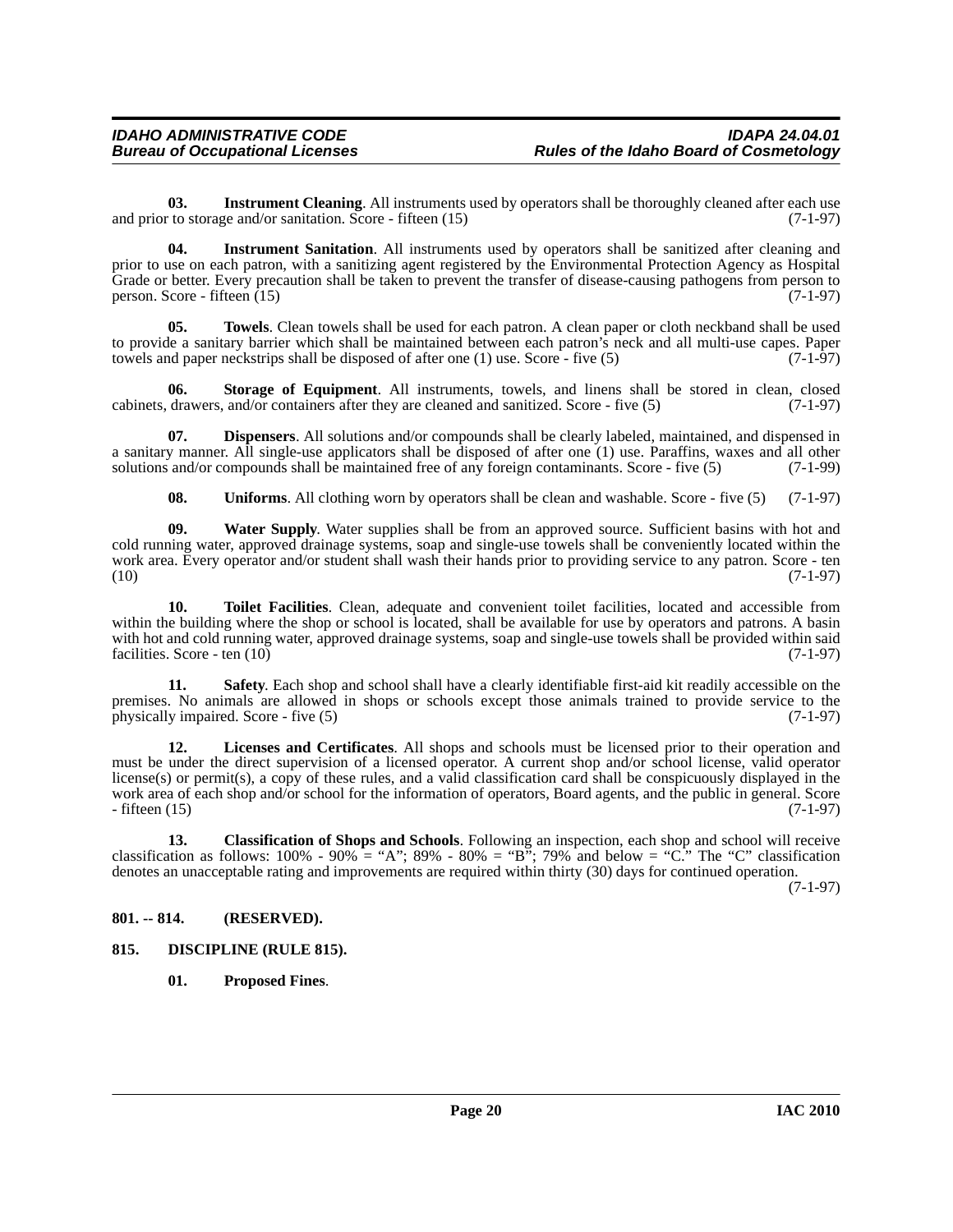| <b>VIOLATION</b>                                                                                                                                                                                                                                                                                                                                                                                                                                                                                                                                                                                                                                                                                                                                                                                                                                                                                                                                      | <b>MAXIMUM FINE</b><br>(each violation) |
|-------------------------------------------------------------------------------------------------------------------------------------------------------------------------------------------------------------------------------------------------------------------------------------------------------------------------------------------------------------------------------------------------------------------------------------------------------------------------------------------------------------------------------------------------------------------------------------------------------------------------------------------------------------------------------------------------------------------------------------------------------------------------------------------------------------------------------------------------------------------------------------------------------------------------------------------------------|-----------------------------------------|
| Operating An Unlicensed Establishment/School.<br>Includes: Failure to obtain original license (includes change of ownership or<br>location);<br>Failure to renew license;                                                                                                                                                                                                                                                                                                                                                                                                                                                                                                                                                                                                                                                                                                                                                                             | \$ 500<br>\$250                         |
| <b>Unlicensed Practice.</b><br>Includes: Failure to renew license;<br>Practice beyond the scope of license/permit;<br>Practice with an altered license/permit.                                                                                                                                                                                                                                                                                                                                                                                                                                                                                                                                                                                                                                                                                                                                                                                        | \$250<br>\$250<br>\$1,000               |
| <b>Allowing Unlicensed Practice.</b><br>Includes: Owners, Employees, Renters/Leasees, Partners, Family Members,<br>Others.                                                                                                                                                                                                                                                                                                                                                                                                                                                                                                                                                                                                                                                                                                                                                                                                                            | \$1,000                                 |
| Practice In An Unlicensed Establishment.<br>Includes: Owners, Employees, Renters/Leasees, Partners, Family Members,<br>Others.                                                                                                                                                                                                                                                                                                                                                                                                                                                                                                                                                                                                                                                                                                                                                                                                                        | \$250                                   |
| Failing To Allow The Inspection Of An Establishment.<br>Includes: Failure to admit investigator during business hours;<br>Obstructing/hindering the inspection process;<br>Threatening or exerting physical harm to investigators;<br>Allowing acts of obstruction or harm to occur.                                                                                                                                                                                                                                                                                                                                                                                                                                                                                                                                                                                                                                                                  | \$1,000                                 |
| Failing To Correct Unacceptable Conditions Within 30 Days.<br>Includes: Failure to separate other business/living areas;<br>Failure to maintain floors, walls, ceilings in good repair;<br>Failure to adequately clean instruments;<br>Failure to adequately sanitize instruments;<br>Failure to use clean towels;<br>Failure to maintain sanitary barrier with multi-use capes;<br>Failure to appropriately store instruments/equipment;<br>Failure to appropriately maintain/dispense products;<br>Failure to wear clean washable clothing;<br>Failure to maintain approved water supply;<br>Failure to maintain approved toilet facilities;<br>Failure to wash hands prior to service;<br>Failure to provide first aid kits;<br>Failure to keep pets or birds out of establishment;<br>Failure to prevent fire or safety hazard;<br>Failure to conspicuously display required certificates;<br>Failure to conspicuously display required licenses. | \$250                                   |

(7-1-99)

<span id="page-20-1"></span>**02. Fine in Addition to Other Discipline**. For any one (1) or combination of those violations noted under Section 54-816 or 54-819, Idaho Code, the Board may impose a fine of up to one thousand dollars (\$1000) in addition to any refusal to issue, revocation, or suspension of any certificate or license. (7-1-99)

<span id="page-20-0"></span>**03. Costs and Fees in Disciplinary Proceeding**. The Board may order all licensed practitioners to pay the costs and fees incurred by the Board in the investigation or prosecution of the licensee for violation of Section 54- 816, Idaho Code. (7-1-99)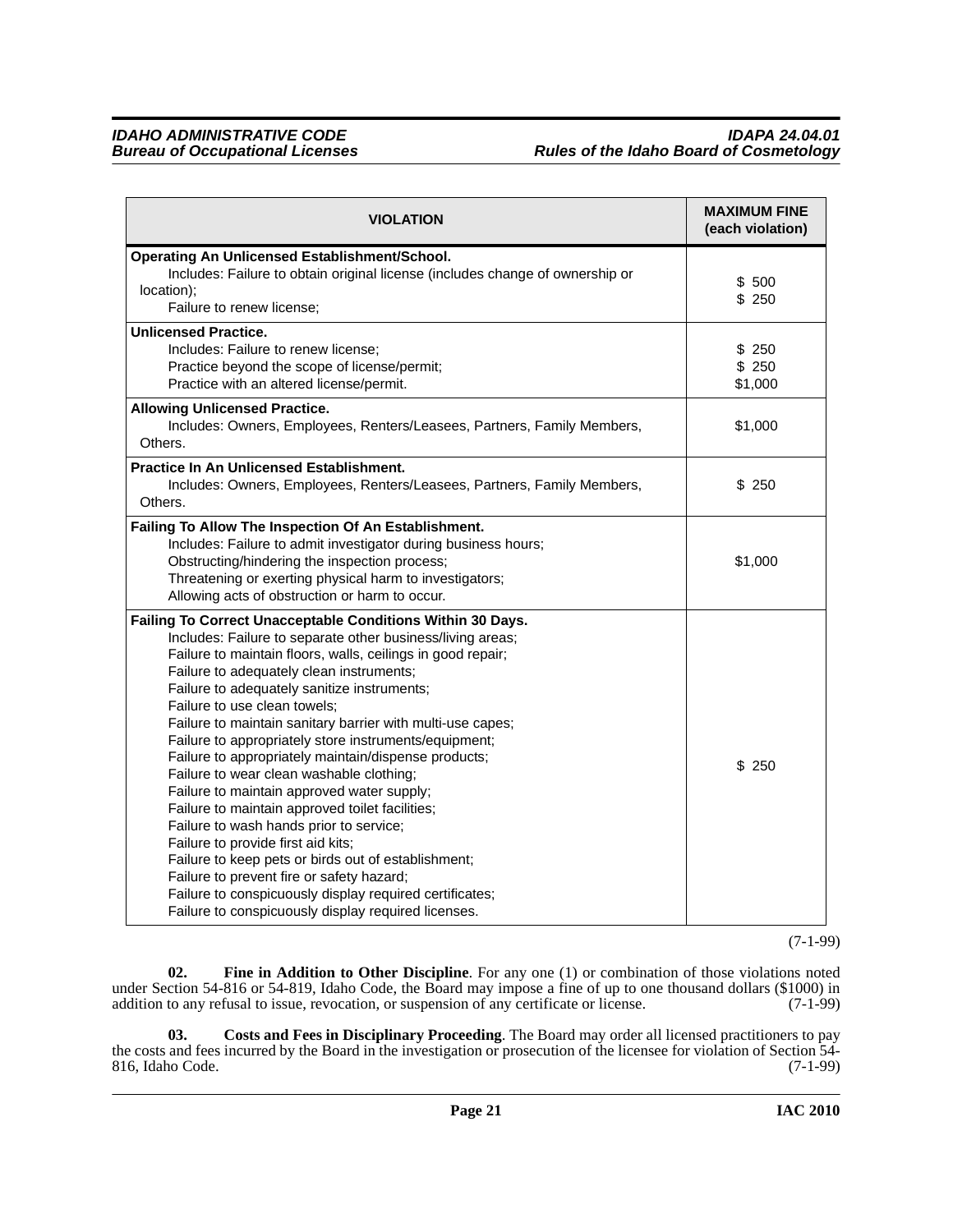#### <span id="page-21-0"></span>**816. -- 825. (RESERVED).**

#### <span id="page-21-1"></span>**826. RULE MAKING HISTORY PRIOR TO JULY 1, 1993. (RULE 826).** RULES AS ADOPTED April 21, 1992, EFFECTIVE May 11, 1992, REISSUED July 1, 1993. (7-1-97)

<span id="page-21-2"></span>**827. -- 999. (RESERVED).**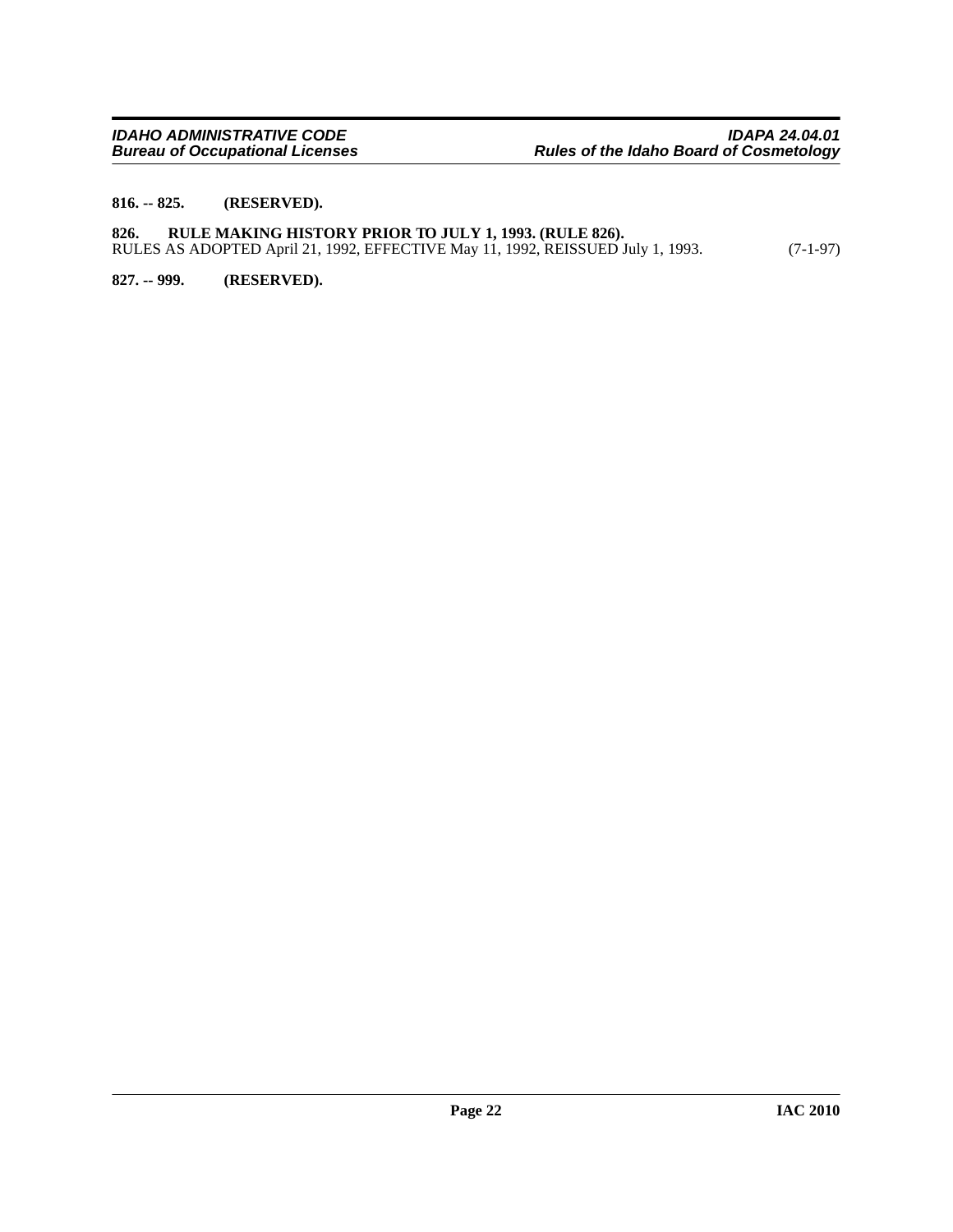## *Subject Index*

#### **A**

[Addition of an Owner](#page-8-3) 9 [Addition of an Owner, School](#page-13-2) 14 [Address Of The Idaho Board Of](#page-2-10)  Cosmetology 3 [Adequate Space, Schools](#page-11-1) 12 [Adequate Toilet Facilities](#page-8-4) 9 [Annual Review of Curriculum &](#page-11-2)  Catalog, Schools 12 [Application & Fee For Permit To](#page-5-6)  Practice, Demonstrate, Or Teach Cosmetology 6 [Application Before Opening &](#page-11-3)  Operating a School 12 [Application for Apprentice,](#page-17-1) 18 [Application for License by](#page-5-7)  Examination 6 [Application Must be Accompanied by](#page-5-8)  Endorsement Fee & Original License Fee 6 [Application Must be Accompanied by](#page-17-2)  Proof of Meeting Educational Requirements, Apprentice Training 18 [Application Must be Accompanied by](#page-5-9)  Proof of Meeting Educational Requirements, Licensure by Endorsement 6 [Applications](#page-5-10) 6 [Applications Must be Complete to be](#page-6-3)  Accepted 7 [Applications, Licensure & Operation of](#page-7-1)  Primary & Contiguous Establishments 8 [Apprentice License, Apprentice](#page-17-3)  Training 18 **B** [Before Resuming Training, Apprentice](#page-18-2)  Training 19 [Board Approval, Cosmetology Schools](#page-13-3) 

Approved to Teach Electrology 14 [Board Approval, Cosmetology Schools](#page-14-4)  Teaching Esthetics 15 [Board Approval, Cosmetology Schools](#page-14-5)  Teaching Nail Technology 15 [Board Meetings](#page-4-2) 5 [Board Member Qualifications](#page-3-2) 4 [Board Must Be Informed of All](#page-8-5)  Changes 9 [Board Must be Informed of All](#page-12-2)  Changes, School 13 [Board Qualifications - Procedures -](#page-3-3)  Meetings - Policies 4 [Bureau](#page-2-11) 3

[Businesses Other Than Cosmetological](#page-7-2)  Establishments or Barber Shops 8

#### **C**

[Certificate of Graduation](#page-3-4) 4 [Certification of Licensure](#page-5-11) 6 [Change of Ownership or Location](#page-8-6) 9 [Change of Ownership or Location,](#page-12-3)  Schools 13 [Chief](#page-2-12) 3 [Classification of Shops & Schools,](#page-19-2)  Inspection & Sanitary Rules 20 [Conditions for Issuance](#page-8-7) 9 [Contiguous Establishment License](#page-7-3) 8 [Cosmetological Establishment Changes](#page-8-8)  In - Ownership - Location - Licensure Requirements 9 [Cosmetological School Changes In -](#page-12-4)  Ownership - Location - Licensure Requirements 13 [Cosmetology - Electrology, Esthetics, &](#page-17-4)  Nail Technology Apprentice Training 18 [Cosmetology Apprentices](#page-17-5) 18 [Cosmetology Requirements For](#page-9-5)  Licensure By Examination 10 [Costs & Fees in Disciplinary](#page-20-0)  Proceeding 21 [Credit for Experience, Electrology](#page-9-6)  Licensure by Examination 10 [Credit for Instruction, Cosmetology](#page-9-7)  Licensure By Examination 10 [Credit Given for Instruction,](#page-9-8)  Electrology Licensure by Examination 10 [Credit Given for Instruction, Esthetics](#page-9-9)  Licensure by Examination 10 [Credit Given for Instruction, Nail](#page-10-7)  Technology Licensure by Examination 11 [Current License](#page-2-13) 3 **D** [Definitions, IDAPA 24.04.01, Rules Of](#page-2-14)  The Idaho Board Of Cosmetology 3 [Degrees](#page-6-4) 7

[Deletion of an Owner](#page-8-9) 9 [Deletion of an Owner, School](#page-13-4) 14 [Discipline](#page-19-3) 20 [Discontinuance of a Course, Apprentice](#page-18-3)  Training 19 [Discontinuance of Establishment](#page-18-4)  Training Apprentice 19 [Discontinuance of School](#page-12-5) 13 [Dispensers, Inspection & Sanitary](#page-19-4)  Rules 20

### **E**

[Electrologist Instructor/Student Ratio,](#page-13-5)  Cosmetology Schools Approved to Teach Electrology 14

[Electrology Apprentices](#page-17-6) 18 [Electrology Requirements For](#page-9-10)  Licensure By Examination 10 [Endorsement Certification](#page-3-5) 4 [Equivalent Test, In lieu of High School](#page-6-5)  Education 7 [Establishing Equivalency In Lieu Of](#page-6-6)  The Required High School Education 7 [Establishment](#page-2-15) 3 [Esthetics Apprentices](#page-17-7) 18 [Esthetics Requirements For Licensure](#page-9-11)  By Examination 10 [Examination](#page-3-6) 4, [7](#page-6-7) [Examination Fees](#page-4-3) 5 [Examinations - General](#page-10-8) 11 **F** [Fees](#page-4-4) 5

[Fees Shall Not Be Prorated or](#page-5-12)  Returnable 6 [Filing Application](#page-5-13) 6 [Filing Application, Apprentice](#page-17-8)  Training 18 [Filing of Record of Instruction,](#page-9-12)  Cosmetology Licensure By Examination 10 [Filing of Record of Instruction,](#page-9-13)  Electrology Licensure by Examination 10 [Filing of Record of Instruction,](#page-9-14)  Esthetics Licensure by Examination 10 [Filing of Record of Instruction, Nail](#page-10-9)  Technology Licensure by Examination 11 [Fine in Addition to Other](#page-20-1)  Discipline 21 [First-Aid Kit](#page-3-7) 4

[Floors, Walls & Ceilings, Inspection &](#page-18-5)  Sanitary Rules 19

#### **G**

[GED Test](#page-6-8) 7 [Gender](#page-2-16) 3

### **H**

[Hospital Grade](#page-3-8) 4 [Hours Credit Toward Licensure,](#page-9-15)  Cosmetology Licensure By Examination 10 [Hours Credit Toward Licensure, Nail](#page-10-10)  Technology Licensure by Examination 11 **I**

[If Applicant is From Another State](#page-8-10) 9 [Inspection & Sanitary Rules](#page-18-6) 19 [Instructor Rules](#page-16-3) 17 [Instrument Cleaning, Inspection &](#page-19-5)